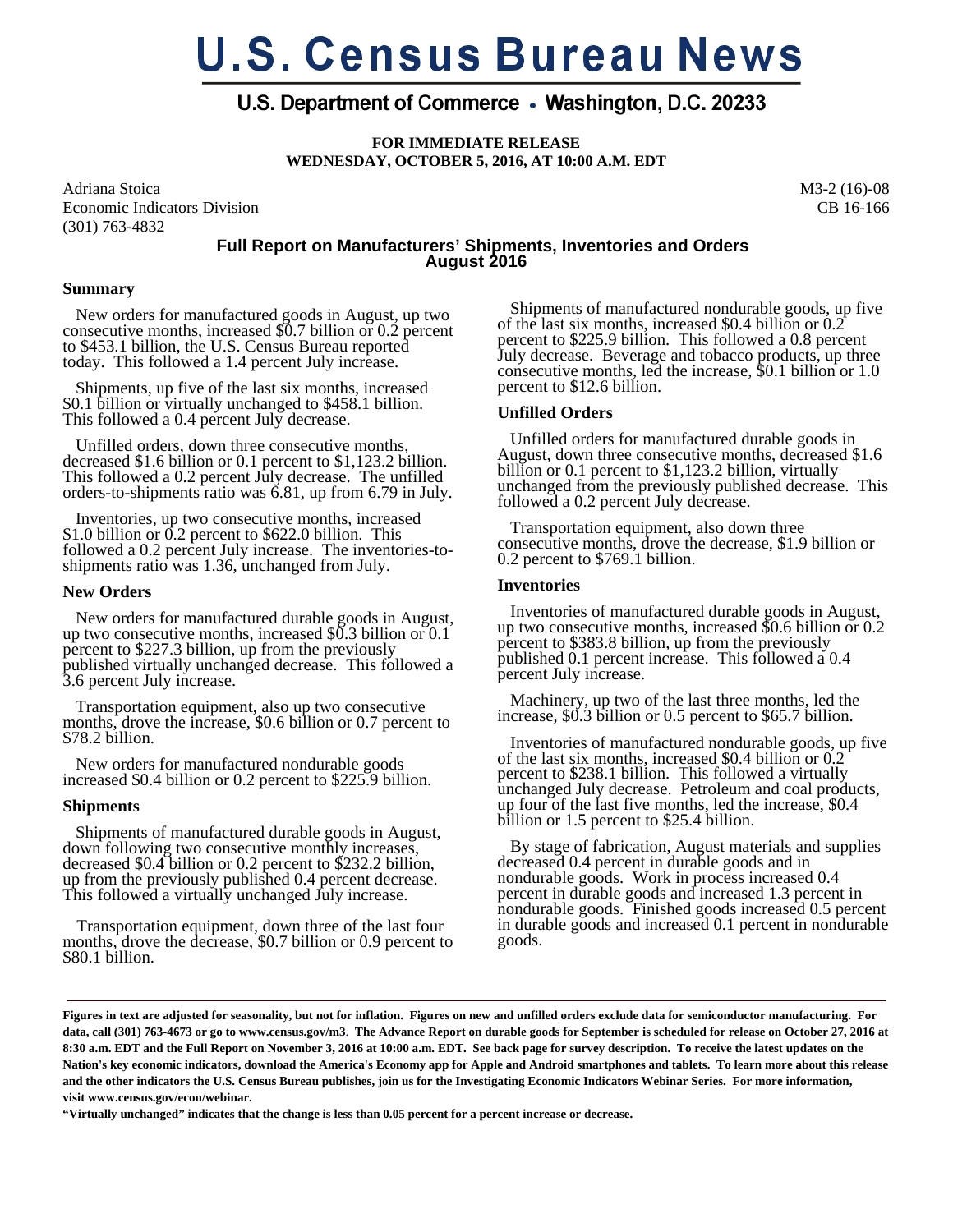## **Table 1. Value of Manufacturers' Shipments for Industry Groups**<sup>1</sup>

**[Estimates are shown in millions of dollars and are based on data from the Manufacturers' Shipments, Inventories, and Orders Survey.]** 

|                                                        | <b>Seasonally Adjusted</b> |                     |                  |                 |                       |                  |                  |                  |                  | <b>Not Seasonally Adjusted</b> |                    |                    |                    |  |
|--------------------------------------------------------|----------------------------|---------------------|------------------|-----------------|-----------------------|------------------|------------------|------------------|------------------|--------------------------------|--------------------|--------------------|--------------------|--|
|                                                        |                            | <b>Monthly</b>      |                  |                 | <b>Percent Change</b> |                  |                  |                  | <b>Monthly</b>   |                                |                    | Year to date       |                    |  |
| Industry                                               |                            |                     |                  |                 |                       |                  |                  |                  |                  |                                |                    |                    | % Change           |  |
|                                                        | Aug.                       | July                | June             | July -          | June                  | May              | Aug.             | July             | June             | Aug.                           |                    |                    | 2016/              |  |
|                                                        | $2016^p$                   | $2016$ <sup>r</sup> | 2016             | Aug.            | July                  | June             | $2016^p$         | 2016'            | 2016             | 2015                           | $2016^p$           | 2015               | 2015               |  |
|                                                        |                            |                     |                  |                 |                       |                  |                  |                  |                  |                                |                    |                    |                    |  |
| All manufacturing industries                           | 458,056                    | 458,002             | 459,724          | 0.0             | $-0.4$                | 0.6              | 480,345          | 436,303          | 490,264          | 477,743                        | 3,658,059          | 3,760,302          | $-2.7$             |  |
| Excluding transportation                               | 377,974                    | 377,223             | 378,668          | 0.2             | $-0.4$                | 0.5              | 396,105          | 368,746          | 400,567          | 393,672                        | 3.016.093          | 3,124,002          | $-3.5$             |  |
| Excluding defense                                      | 445,436                    | 445,391             | 447,298          | 0.0             | $-0.4$                | 0.6              | 467,976          | 425,020          | 476,363          | 465,378                        | 3,562,410          | 3,667,177          | $-2.9$             |  |
| With unfilled orders                                   | 165,028                    | 165,699             | 165,483          | $-0.4$          | 0.1                   | 0.3              | 172,289          | 152,814          | 181,906          | 170,249                        | 1,314,045          | 1,326,575          | $-0.9$             |  |
| Durable goods industries                               | 232,178                    | 232,559             | 232,448          | $-0.2$          | 0.0                   | 0.4              | 243,745          | 213,250          | 254,143          | 240,804                        | 1,856,584          | 1,872,002          | $-0.8$             |  |
|                                                        |                            |                     |                  |                 |                       |                  |                  |                  |                  |                                |                    |                    |                    |  |
|                                                        | 8,290                      | 8,266               | 8,148            | 0.3             | 1.4                   | $-0.3$           | 9,001            | 8,542            | 9,082            | 8,252                          | 67,033             | 64,962             | 3.2                |  |
| Nonmetallic mineral products                           | 9,880                      | 9,843               | 9,947            | 0.4             | $-1.0$                | 1.0              | 11,203           | 10,111           | 10,960           | 10,372                         | 79,447             | 75,640             | 5.0                |  |
|                                                        | 17,757                     | 17,882              | 17,862           | $-0.7$          | 0.1                   | 1.4              | 18,964           | 17,210           | 18,795           | 19,289                         | 144.293            | 159,799            | $-9.7$             |  |
| Iron and steel mills<br>Aluminum and nonferrous metals | 8,024<br>8,269             | 8,154<br>8,273      | 8,137<br>8,239   | $-1.6$<br>0.0   | 0.2<br>0.4            | 1.4<br>1.8       | 8,669<br>8,738   | 7,906<br>7,957   | 8,466<br>8,649   | 9,010<br>8,565                 | 65,205<br>66,953   | 74,987<br>71,556   | $-13.0$<br>$-6.4$  |  |
| Ferrous metal foundries                                | 1,464                      | 1,455               | 1,486            | 0.6             | $-2.1$                | $-0.7$           | 1,557            | 1,347            | 1,680            | 1,714                          | 12,135             | 13,256             | $-8.5$             |  |
| Fabricated metal products                              | 30,215                     | 30,086              | 29,826           | 0.4             | 0.9                   | $-0.5$           | 32,606           | 29,060           | 31,889           | 30,759                         | 240,928            | 238,391            | 1.1                |  |
|                                                        | 29,851                     | 29,713              | 29,992           | 0.5             | $-0.9$                | $-0.5$           | 30,314           | 27,821           | 32,755           | 31,992                         | 243,577            | 260,057            | $-6.3$             |  |
| Farm machinery                                         | 1,712                      | 1,749               | 1,834            | $-2.1$          | $-4.6$                | 1.4              | 1,574            | 1,642            | 1,807            | 1,999                          | 15,260             | 17,751             | $-14.0$            |  |
| Construction machinery                                 | 2,460                      | 2,429               | 2,708            | 1.3             | $-10.3$               | $-6.8$           | 2,462            | 2,26'            | 2,896            | 3,420                          | 22,214             | 30,005             | $-26.0$            |  |
| Mining, oil field, and                                 |                            |                     |                  |                 |                       |                  |                  |                  |                  |                                |                    |                    |                    |  |
| gas field machinery<br>Industrial machinery            | 880<br>2,499               | 830<br>2,425        | 862<br>2,331     | 6.0<br>3.1      | $-3.7$<br>4.0         | $-3.9$<br>1.1    | 900<br>2,357     | 777<br>2,250     | 903<br>2,677     | 1,558<br>2,301                 | 7,841<br>18,931    | 14,517<br>18,314   | $-46.0$<br>3.4     |  |
| Photographic equipment                                 | 421                        | 421                 | 425              | 0.0             | $-0.9$                | $-4.5$           | 426              | 371              | 468              | 420                            | 3,307              | 3,279              | 0.9                |  |
| Ventilation, heating, air-conditioning,                |                            |                     |                  |                 |                       |                  |                  |                  |                  |                                |                    |                    |                    |  |
| and refrigeration equipment                            | 3,555                      | 3,449               | 3,338            | 3.1             | 3.3                   | 0.3              | 3,875            | 3,677            | 4,234            | 3,743                          | 28,317             | 28,829             | $-1.8$             |  |
| Metalworking machinery                                 | 3,064                      | 3,116               | 3,056            | $-1.7$          | 2.0                   | $-0.2$           | 3,240            | 2,743            | 3,271            | 2,986                          | 23,825             | 21,267             | 12.0               |  |
| Turbines, generators, and other                        |                            |                     |                  |                 |                       |                  |                  |                  |                  |                                |                    |                    |                    |  |
| power transmission equipment                           | 3,961                      | 4,095               | 4,073            | $-3.3$          | 0.5                   | $-2.8$           | 4,053            | 3,944            | 4,188            | 4,490                          | 32,577             | 36,176             | $-9.9$             |  |
| Material handling equipment                            | 2,952                      | 2,989               | 3,021            | $-1.2$          | $-1.1$                | 2.7              | 3,150            | 2,784            | 3,151            | 2,818                          | 23,658             | 20,371             | 16.1               |  |
| Computers and electronic products <sup>2</sup>         | 27,338                     | 27,279              | 26,645           | 0.2             | 2.4                   | 0.4              | 27,636           | 25,538           | 30,084           | 26,214                         | 208,667            | 201,599            | 3.5                |  |
| Computer storage devices                               | 599<br>607                 | 603<br>693          | 560<br>570       | $-0.7$<br>-12.4 | 7.7<br>21.6           | $-6.2$<br>$-3.4$ | 568<br>476       | 553<br>443       | 739<br>918       | 760<br>435                     | 4,650<br>4,216     | 6,213<br>4,046     | $-25.2$<br>4.2     |  |
| Other peripheral equipment                             | 641                        | 652                 | 620              | $-1.7$          | 5.2                   | $-7.0$           | 564              | 535              | 874              | 637                            | 5,059              | 6,325              | $-20.0$            |  |
| Nondefense communications                              |                            |                     |                  |                 |                       |                  |                  |                  |                  |                                |                    |                    |                    |  |
|                                                        | 3,108                      | 3,077               | 3,276            | 1.0             | $-6.1$                | 6.0              | 3,043            | 2,704            | 4,052            | 3,011                          | 23,934             | 23,950             | $-0.1$             |  |
| Defense communications equipment                       | 338                        | 294                 | 282              | 15.0            | 4.3                   | $-1.1$           | 330              | 27'              | 280              | 308                            | 2,275              | 2,465              | $-7.7$             |  |
| Audio and video equipment                              | 371                        | 365                 | 359              | 1.6             | 1.7                   | $-0.6$           | 352              | 323              | 345              | 314                            | 2,581              | 1,783              | 44.8               |  |
| Electronic components                                  | 4,905                      | 4,788               | 4,666            | 2.4             | 2.6                   | $-1.7$           | 5,317            | 4,869            | 5,346            | 4,727                          | 37,911             | 33,725             | 12.4               |  |
| Nondefense search and navigation                       |                            |                     |                  |                 | 2.0                   |                  |                  |                  |                  |                                |                    |                    | 10.1               |  |
| Defense search and navigation                          | 1,370                      | 1,395               | 1,367            | $-1.8$          |                       | 3.2              | 1,421            | 1,183            | 1,528            | 1,323                          | 10,771             | 9,781              |                    |  |
|                                                        | 2,564                      | 2,676               | 2,575            | $-4.2$          | 3.9                   | 0.7              | 2,600            | 2,477            | 2,850            | 2,653                          | 19,777             | 19,543             | 1.2                |  |
| Electromedical, measuring,                             |                            |                     |                  |                 |                       |                  |                  |                  |                  |                                |                    |                    |                    |  |
| and control instruments                                | 9,287                      | 9,245               | 9,019            | 0.5             | 2.5                   | $-0.5$           | 8,976            | 8,366            | 10,262           | 8,238                          | 70,304             | 65,806             | 6.8                |  |
| Electrical equipment, appliances,                      |                            |                     |                  |                 |                       |                  |                  |                  |                  |                                |                    |                    |                    |  |
|                                                        | 9,548                      | 9,520               | 9,453            | 0.3             | 0.7                   | 0.2              | 10,081           | 9,072            | 10,290           | 10,260                         | 75,475             | 81,526             | $-7.4$             |  |
| Electric lighting equipment                            | 1,093                      | 1,098               | 1,079            | $-0.5$          | 1.8                   | 0.6              | 1,150            | 1,070            | 1,072            | 1,085                          | 8,402              | 7,961              | 5.5<br>$-11.3$     |  |
| Household appliances<br>Electrical equipment           | 1,374<br>2,883             | 1,364<br>2,881      | 1,382<br>2,911   | 0.7<br>0.1      | $-1.3$<br>$-1.0$      | 0.0<br>$-0.2$    | 1,437<br>2,997   | 1,267<br>2,654   | 1,501<br>3,384   | 1,520<br>3,174                 | 11,000<br>23,496   | 12,406<br>25,908   | $-9.3$             |  |
|                                                        | 820                        | 795                 | 790              | 3.1             | 0.6                   | 1.3              | 865              | 680              | 813              | 823                            | 6,073              | 6,398              | $-5.1$             |  |
| Transportation equipment                               | 80,082                     | 80,779              | 81,056           | $-0.9$          | $-0.3$                | 1.3              | 84,240           | 67,557           | 89,697           | 84,071                         | 641,966            | 636,300            | 0.9                |  |
|                                                        | 9,516                      | 9,436               | 9,603            | 0.8             | $-1.7$                | 3.6              | 10,195           | 7,189            | 10,552           | 10,805                         | 78,153             | 84,719             | $-7.8$             |  |
| Light trucks and utility vehicles                      | 15,246                     | 14,999              | 14,610           | 1.6             | 2.7                   | 1.7              | 16,731           | 11,793           | 15,676           | 16,018                         | 120,638            | 115,195            | 4.7                |  |
| Heavy duty trucks                                      | 2,033                      | 2,099               | 2,221            | $-3.1$          | $-5.5$                | $-2.5$           | 2,142            | 2,000            | 2,453            | 2,674                          | 18,239             | 21,602             | $-15.6$            |  |
| Motor vehicle bodies, parts,                           | 28,264                     | 28,223              | 28,575           | 0.1             | $-1.2$                | 3.2              | 30,602           | 24,136           | 30,502           | 27,285                         | 225,216            | 205,542            | 9.6                |  |
| Nondefense aircraft and parts                          | 12,992                     | 14,028              | 13,862           | $-7.4$          | 1.2                   | $-4.7$           | 12,737           | 11,999           | 16,843           | 14,552                         | 105,446            | 109,661            | $-3.8$             |  |
| Defense aircraft and parts                             | 4,417                      | 4,052               | 4,156            | 9.0             | $-2.5$                | $-3.3$           | 4,208            | 3,472            | 4,926            | 4,935                          | 32,658             | 36,872             | $-11.4$            |  |
|                                                        | 3,126                      | 3,152               | 2,853            | $-0.8$          | 10.5                  | $-4.1$           | 3,107            | 2,947            | 3,037            | 2,836                          | 24,085             | 21,898             | 10.0               |  |
| Furniture and related products                         | 6,290                      | 6,269               | 6,272            | 0.3             | 0.0                   | $-0.5$           | 6,796            | 6,328            | 6,481            | 6,658                          | 50,543             | 48,438             | 4.3                |  |
| Miscellaneous durable goods                            | 12,927                     | 12,922              | 13,24            | 0.0             | $-2.5$                | $-0.7$           | 12,904           | 12,01            | 14,110           | 12,937                         | 104,655            | 105,290            | $-0.6$             |  |
| Nondurable goods industries                            | 225,878                    | 225,443             | 227,276          | 0.2             | $-0.8$                | 0.8              | 236,600          | 223,053          | 236,121          | 236,939                        | 1,801,475          | 1,888,300          | $-4.6$             |  |
|                                                        |                            |                     |                  |                 |                       |                  |                  |                  |                  |                                |                    |                    |                    |  |
| Grain and oilseed milling                              | 64,998<br>7,890            | 64,960<br>8,087     | 64,993<br>8,229  | 0.1<br>$-2.4$   | $-0.1$<br>$-1.7$      | 0.2<br>1.7       | 66,306<br>8,327  | 62,056<br>7,550  | 64,228<br>7,809  | 65,288<br>8,303                | 510,378<br>62,792  | 508,270<br>62,290  | 0.4<br>0.8         |  |
|                                                        | 9,286                      | 9,151               | 8,959            | 1.5             | 2.1                   | $-0.7$           | 9,573            | 8,919            | 8,861            | 9,331                          | 72,056             | 72,770             | $-1.0$             |  |
| Meat, poultry, and seafood products                    | 17,756                     | 17,791              | 18,031           | $-0.2$          | $-1.3$                | 0.0              | 18,064           | 17,577           | 18,503           | 18,618                         | 142,334            | 149,430            | $-4.7$             |  |
| Beverage and tobacco products                          | 12,601                     | 12,472              | 12,345           | 1.0             | 1.0                   | 2.9              | 13,136           | 12,543           | 13,126           | 12,440                         | 97,949             | 97,121             | 0.9                |  |
|                                                        | 9,517                      | 9,444               | 9,271            | 0.8             | 1.9                   | 1.4              | 10,052           | 9,515            | 10,052           | 9,404                          | 74,331             | 72,111             | 3.1                |  |
|                                                        | 3,084                      | 3,028               | 3,074            | 1.8             | $-1.5$                | 7.6              | 3,084            | 3,028            | 3,074            | 3,036                          | 23,618             | 25,010             | $-5.6$             |  |
|                                                        | 2,536                      | 2,499               | 2,511            | 1.5             | $-0.5$                | $-0.4$           | 2,676            | 2,459            | 2,691            | 2,686                          | 20,478             | 20,922             | $-2.1$             |  |
|                                                        | 2,018<br>1,079             | 1,982<br>1,075      | 1,981<br>1,076   | 1.8<br>0.4      | 0.1<br>$-0.1$         | 0.1<br>$-1.3$    | 2,124<br>1,200   | 2,019<br>1,073   | 2,120<br>1,012   | 2,165<br>1,126                 | 16,184<br>8,119    | 16,683<br>7,618    | $-3.0$<br>6.6      |  |
| Leather and allied products                            | 337                        | 331                 | 338              | 1.8             | $-2.1$                | $-0.9$           | 345              | 326              | 358              | 376                            | 2,732              | 3,234              | $-15.5$            |  |
|                                                        | 15,055                     | 15,027              | 15,190           | 0.2             | $-1.1$                | $-0.2$           | 15,860           | 14,913           | 15,636           | 15,624                         | 121,881            | 121,869            | 0.0                |  |
| Pulp, paper, and paperboard mills                      | 6,664                      | 6,699               | 6,753            | $-0.5$          | $-0.8$                | $-0.1$           | 7,062            | 6,720            | 6,895            | 7,064                          | 54,307             | 54,961             | $-1.2$             |  |
| Paperboard containers                                  | 4,631                      | 4,579               | 4,632            | 1.1             | $-1.1$                | $-0.3$           | 4,934            | 4,577            | 4,857            | 4,770                          | 37,473             | 37,059             | 1.1                |  |
|                                                        | 7,174                      | 7,111               | 7,147            | 0.9             | $-0.5$                | $-0.3$           | 7,404            | 6,621            | 7,073            | 7,207                          | 56,564             | 56,328             | 0.4                |  |
| Petroleum and coal products                            | 35,079                     | 34,977              | 36,232           | 0.3             | $-3.5$                | 2.9<br>3.0       | 38,445           | 38,160           | 40,003<br>35,696 | 44,096                         | 276,473            | 377,792            | $-26.8$<br>$-29.5$ |  |
| Petroleum refineries                                   | 31,260<br>65,833           | 31,122<br>65,799    | 32,478<br>66,259 | 0.4<br>0.1      | $-4.2$<br>$-0.7$      | 0.4              | 33,784<br>68,628 | 33,960<br>63,878 | 69,223           | 40,220<br>66,301               | 246,966<br>535,524 | 350,523<br>523,409 | 2.3                |  |
| Pesticides, fertilizers, and other                     |                            |                     |                  |                 |                       |                  |                  |                  |                  |                                |                    |                    |                    |  |
| agricultural chemicals                                 | 4,248                      | 4,135               | 4,066            | 2.7             | 1.7                   | 1.4              | 3,684            | 3,334            | 4,244            | 3,296                          | 35,858             | 33,502             | 7.0                |  |
| Pharmaceuticals and medicines                          | 21,430                     | 21,481              | 21,574           | $-0.2$          | $-0.4$                | 0.0              | 22,389           | 20,672           | 22,265           | 20,469                         | 172,628            | 149,976            | 15.1               |  |
| Paints, coatings, and adhesives                        | 3,641                      | 3,615               | 3,612            | 0.7             | 0.1                   | $-1.3$           | 3,931            | 3,687            | 3,997            | 3,616                          | 30,148             | 27,976             | 7.8                |  |
| Plastics and rubber products                           | 19,168                     | 19,210              | 19,204           | $-0.2$          | 0.0                   | 0.7              | 20,476           | 19,005           | 20,651           | 19,630                         | 155,193            | 155,054            | 0.1                |  |

<sup>p</sup> Preliminary  **Preliminary r Revised data due to late receipts and concurrent seasonal adjustment.**

**1 Estimates of shipments and new orders are for the duration of the period, while estimates of unfilled orders and total inventories are for the end of the period. Not seasonally adjusted** 

**estimates of shipments and new orders include adjusted data for non-calendar reporters. Seasonally adjusted estimates include concurrent adjustments for holiday and trading-day differences,**

**where appropriate, as well as seasonal variation, based on the results of the latest annual review of the model parameters. Estimates are not adjusted for price changes. See note at end of Table 2 relating to survey error and revision.**

<sup>2</sup> Estimates and percent changes of shipments for the semiconductor industry are included in computers and electronic products, and all other applicable aggregate totals.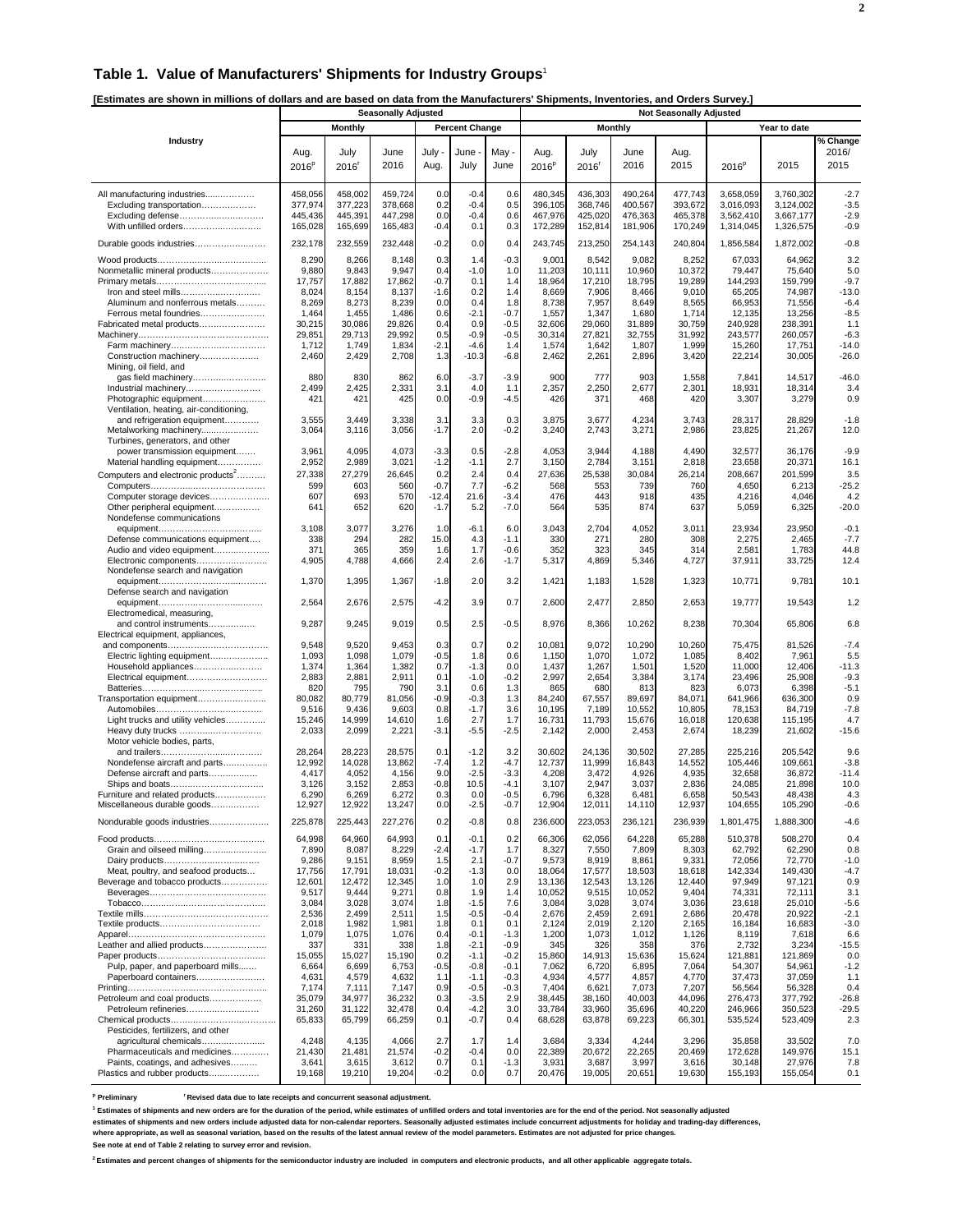**3**

**[Estimates are shown in millions of dollars and are based on data from the Manufacturers' Shipments, Inventories, and Orders Survey.]** 

|                                                                   |                           |                | <b>Seasonally Adjusted</b> |                |                       |               | <b>Not Seasonally Adjusted</b> |              |              |              |                   |           |                           |  |
|-------------------------------------------------------------------|---------------------------|----------------|----------------------------|----------------|-----------------------|---------------|--------------------------------|--------------|--------------|--------------|-------------------|-----------|---------------------------|--|
|                                                                   |                           | <b>Monthly</b> |                            |                | <b>Percent Change</b> |               |                                | Monthly      |              |              | Year to date      |           |                           |  |
| Industry                                                          | Aug.<br>2016 <sup>p</sup> | July<br>2016   | June<br>2016               | July -<br>Aug. | June -<br>July        | May -<br>June | Aug.<br>2016 <sup>p</sup>      | July<br>2016 | June<br>2016 | Aug.<br>2015 | 2016 <sup>p</sup> | 2015      | % Change<br>2016/<br>2015 |  |
|                                                                   | 453,135                   | 452,391        | 446,331                    | 0.2            | 1.4                   | $-1.8$        | 466,880                        | 430,190      | 477,376      | 461,892      | 3,609,139         | 3,705,893 | $-2.6$                    |  |
| Excluding transportation <sup>2</sup>                             | 374,931                   | 374,758        | 375,014                    | 0.0            | $-0.1$                | 0.4           | 389,585                        | 364,865      | 395,571      | 387,004      | 2,999,624         | 3,099,679 | $-3.2$                    |  |
| Excluding defense <sup>2</sup>                                    | 438,812                   | 440,164        | 435,955                    | $-0.3$         | 1.0                   | $-1.6$        | 455,233                        | 420,532      | 462,786      | 454,153      | 3,513,787         | 3,623,502 | $-3.0$                    |  |
|                                                                   | 163,391                   | 163,299        | 155,169                    | 0.1            | 5.2                   | $-6.2$        | 162,531                        | 150,254      | 171,631      | 157,824      | 1,290,049         | 1,297,650 | $-0.6$                    |  |
| Durable goods industries <sup>2</sup>                             | 227,257                   | 226,948        | 219,055                    | 0.1            | 3.6                   | $-4.3$        | 230,280                        | 207,137      | 241,255      | 224,953      | 1,807,664         | 1,817,593 | $-0.5$                    |  |
|                                                                   | 17,891                    | 17,818         | 17,599                     | 0.4            | 1.2                   | $-1.0$        | 18,555                         | 17,028       | 18,410       | 18,608       | 146,040           | 159,172   | $-8.3$                    |  |
| Iron and steel mills                                              | 8,254                     | 8,129          | 7,943                      | 1.5            | 2.3                   | $-4.5$        | 8,478                          | 7,641        | 8,278        | 8,412        | 67,170            | 74,819    | $-10.2$                   |  |
| Aluminum and nonferrous metals                                    | 8,185                     | 8,295          | 8,224                      | $-1.3$         | 0.9                   | 4.0           | 8,590                          | 8,070        | 8,582        | 8,577        | 66,430            | 71,239    | $-6.8$                    |  |
| Ferrous metal foundries                                           | 1,452                     | 1,394          | 1,432                      | 4.2            | $-2.7$                | $-8.0$        | 1,487                          | 1,317        | 1,550        | 1,619        | 12,440            | 13,114    | $-5.1$                    |  |
| Fabricated metal products                                         | 30,196                    | 30,296         | 29,889                     | $-0.3$         | 1.4                   | 0.0           | 31,980                         | 29,351       | 31,352       | 29,630       | 244,187           | 238,501   | 2.4                       |  |
|                                                                   | 29,538                    | 29,671         | 29,390                     | $-0.4$         | 1.0                   | 0.3           | 29,853                         | 27,645       | 31,336       | 31,233       | 240,879           | 255,324   | $-5.7$                    |  |
| Construction machinery<br>Mining, oil field, and                  | 2,306                     | 2,385          | 2,507                      | $-3.3$         | $-4.9$                | $-4.8$        | 2,376                          | 2,082        | 2,509        | 3,432        | 20,768            | 27,175    | $-23.6$                   |  |
| gas field machinery                                               | 839                       | 791            | 533                        | 6.1            | 48.4                  | 223.0         | 906                            | 701          | 662          | 1,290        | 5,637             | 13,118    | $-57.0$                   |  |
| Industrial machinery                                              | 2,381                     | 2,234          | 2,195                      | 6.6            | 1.8                   | $-6.8$        | 2,127                          | 2,079        | 2,571        | 2,239        | 18,401            | 17,975    | 2.4                       |  |
| Photographic equipment<br>Ventilation, heating, air-conditioning, | 439                       | 414            | 391                        | 6.0            | 5.9                   | $-8.6$        | 468                            | 379          | 345          | 458          | 3,235             | 3,504     | $-7.7$                    |  |
| and refrigeration equipment                                       | 3,264                     | 3,620          | 3,370                      | $-9.8$         | 7.4                   | 1.8           | 3,470                          | 3,799        | 4,097        | 3,636        | 28,089            | 29,265    | $-4.0$                    |  |
| Metalworking machinery                                            | 3,163                     | 3,199          | 3,129                      | $-1.1$         | 2.2                   | 3.1           | 3,304                          | 2,843        | 3,232        | 2,869        | 24,626            | 21,027    | 17.1                      |  |
| Turbines, generators, and other                                   |                           |                |                            |                |                       |               |                                |              |              |              |                   |           |                           |  |
| power transmission equipment                                      | 4,015                     | 4,045          | 4,074                      | $-0.7$         | $-0.7$                | $-0.3$        | 4,012                          | 3,952        | 4,277        | 4,224        | 32,493            | 34,005    | $-4.4$                    |  |
| Material handling equipment                                       | 3,044                     | 3,071          | 3,012                      | $-0.9$         | 2.0                   | $-4.3$        | 3,089                          | 2,622        | 3,119        | 2,610        | 23,992            | 21,513    | 11.5                      |  |
| Computers and electronic products <sup>2</sup>                    | 24,310                    | 24,464         | 23,865                     | $-0.6$         | 2.5                   | $-1.2$        | 22,959                         | 21,917       | 27,571       | 22,603       | 187,627           | 181,951   | 3.1                       |  |
|                                                                   | 583                       | 595            | 552                        | $-2.0$         | 7.8                   | $-8.5$        | 552                            | 545          | 731          | 751          | 4,582             | 6,314     | $-27.4$                   |  |
| Nondefense communications                                         |                           |                |                            |                |                       |               |                                |              |              |              |                   |           |                           |  |
|                                                                   | 3,369                     | 3,382          | 3,423                      | $-0.4$         | $-1.2$                | $-0.9$        | 2,862                          | 2,871        | 3,985        | 3,096        | 25,788            | 26,624    | $-3.1$                    |  |
| Defense communications equipment                                  | 282                       | 265            | 313                        | 6.4            | $-15.3$               | 7.9           | 261                            | 239          | 364          | 312          | 2,313             | 2,563     | $-9.8$                    |  |
| Electronic components                                             | 4,833                     | 4,923          | 4,590                      | $-1.8$         | 7.3                   | $-2.8$        | 5,320                          | 5,075        | 5,113        | 4,820        | 38,146            | 34,288    | 11.3                      |  |
| Nondefense search and navigation                                  |                           |                | 1,464                      |                |                       |               |                                |              |              |              |                   | 11,716    | $-1.4$                    |  |
| Defense search and navigation                                     | 1,463                     | 1,500          |                            | $-2.5$         | 2.5                   | 6.2           | 1,465                          | 1,306        | 1,714        | 1,517        | 11,549            |           |                           |  |
|                                                                   | 2,583                     | 2,413          | 2,514                      | 7.0            | $-4.0$                | $-6.7$        | 2,285                          | 1,982        | 2,900        | 2,324        | 20,405            | 18,819    | 8.4                       |  |
| Electromedical, measuring,                                        |                           |                |                            |                |                       |               |                                |              |              |              |                   |           |                           |  |
| and control instruments                                           | 9,314                     | 9,396          | 9,188                      | $-0.9$         | 2.3                   | 0.7           | 8,540                          | 8,337        | 10,350       | 8,015        | 70,723            | 66,995    | 5.6                       |  |
| Electrical equipment, appliances,                                 |                           |                |                            |                |                       |               |                                |              |              |              |                   |           |                           |  |
|                                                                   | 9,612                     | 9,837          | 9,491                      | $-2.3$         | 3.6                   | 1.1           | 10,089                         | 9,135        | 10,320       | 10,191       | 76,860            | 81,578    | $-5.8$                    |  |
| Electric lighting equipment                                       | 1,077                     | 1,081          | 1,070                      | $-0.4$         | 1.0                   | $-0.7$        | 1,135                          | 1,043        | 1,069        | 1,093        | 8,453             | 7,978     | 6.0                       |  |
| Household appliances                                              | 1,398                     | 1,452          | 1,443                      | $-3.7$         | 0.6                   | 9.7           | 1,474                          | 1,296        | 1,490        | 1,413        | 11,029            | 12,258    | $-10.0$                   |  |
| Electrical equipment                                              | 2,841                     | 2,907          | 2,848                      | $-2.3$         | 2.1                   | $-0.9$        | 2,891                          | 2,737        | 3,300        | 3,203        | 23,581            | 26,579    | $-11.3$                   |  |
| Transportation equipment                                          | 78,204                    | 77,633         | 71,317                     | 0.7            | 8.9                   | $-11.5$       | 77,295                         | 65,325       | 81,805       | 74,888       | 609,515           | 606,214   | 0.5                       |  |
| Motor vehicle bodies, parts,                                      |                           |                |                            |                |                       |               |                                |              |              |              |                   |           |                           |  |
|                                                                   | 28,245                    | 28,048         | 28,329                     | 0.7            | $-1.0$                | 2.1           | 30,851                         | 23,595       | 29,780       | 27,425       | 223,142           | 204,566   | 9.1                       |  |
| Nondefense aircraft and parts                                     | 8,806                     | 11,394         | 6,591                      | $-22.7$        | 72.9                  | $-59.7$       | 5,310                          | 11,710       | 9,228        | 10,663       | 76,878            | 94,688    | $-18.8$                   |  |
| Defense aircraft and parts                                        | 5,641                     | 4,444          | 3,643                      | 26.9           | 22.0                  | $-7.5$        | 4,062                          | 3,419        | 5,634        | 3,210        | 34,715            | 29,983    | 15.8                      |  |
| Ships and boats                                                   | 3,420                     | 2,965          | 2,667                      | 15.3           | 11.2                  | 2.7           | 3,076                          | 2,556        | 3,362        | 1,367        | 22,358            | 18,806    | 18.9                      |  |
| Furniture and related products                                    | 6,406                     | 6,192          | 6,161                      | 3.5            | 0.5                   | $-2.6$        | 6,438                          | 6,066        | 6,308        | 6,245        | 51,407            | 48,959    | 5.0                       |  |
| Nondurable goods industries                                       | 225,878                   | 225,443        | 227,276                    | 0.2            | $-0.8$                | 0.8           | 236,600                        | 223,053      | 236,121      | 236,939      | 1,801,475         | 1,888,300 | $-4.6$                    |  |

<sup>p</sup> Preliminary <sup>r</sup> Revised data due to late receipts and concurrent seasonal adjustment.

**1 Estimates of shipments and new orders are for the duration of the period, while estimates of unfilled orders and total inventories are for the end of the period. Not seasonally**

 **adjusted estimates of shipments and new orders include adjusted data for non-calendar reporters. Seasonally adjusted estimates include concurrent adjustments for holiday and trading-day differences, where appropriate, as well as seasonal variation, based on the results of the latest annual review of the model parameters. Estimates are not adjusted for price changes.**

**2 Data on new orders are not available for the semiconductor industry. Estimates and percent changes for new orders exclude semiconductor industry data.**

**Note: Estimates of manufacturers' shipments, inventories and orders are subject to survey error and revision. One major component of survey error is nonsampling error, which includes errors of coverage, response, and nonreporting. Since the survey panel is not a probability sample, estimates of sampling error cannot be calculated. For further details on survey design, methodology, and data limitations see <http://www.census.gov/manufacturing/m3/>.**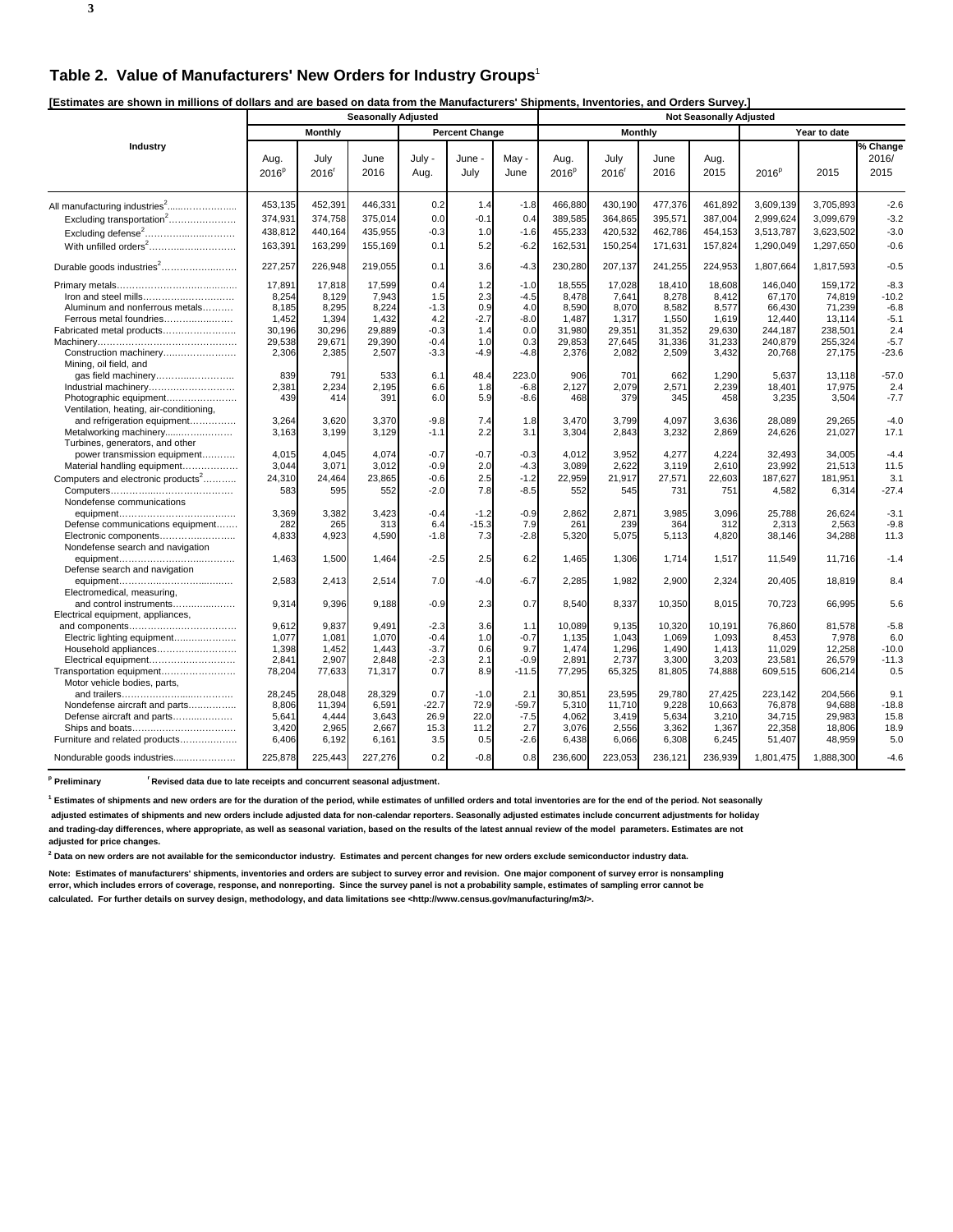# **Table 3. Value of Manufacturers' Unfilled Orders for Industry Groups**<sup>1</sup>

| [Estimates are shown in millions of dollars and are based on data from the Manufacturers' Shipments, Inventories, and Orders Survey, |         |                            |                       |  |                                |        |
|--------------------------------------------------------------------------------------------------------------------------------------|---------|----------------------------|-----------------------|--|--------------------------------|--------|
|                                                                                                                                      |         | <b>Seasonally Adiusted</b> |                       |  | <b>Not Seasonally Adiusted</b> |        |
|                                                                                                                                      | Monthly |                            | <b>Percent Change</b> |  | Monthiv                        | Change |
| Industry                                                                                                                             |         |                            |                       |  |                                | August |

| July -<br>Aug.<br>July<br>June<br>June -<br>May -<br>Aug.<br>July<br>June<br>Aug.<br>2016<br>2016<br>2015<br>2016 <sup>p</sup><br>$2016$ <sup>r</sup><br>Aug.<br>July<br>June<br>2016 <sup>p</sup><br>2016'<br>All manufacturing industries <sup>2</sup><br>1,123,200<br>1,124,837<br>1,127,237<br>$-0.2$<br>$-0.9$<br>1,115,704<br>1,125,462<br>1,128,022<br>1,138,644<br>$-0.1$ | 2016/<br>2015<br>$-2.0$<br>0.2<br>$-2.4$ |
|-----------------------------------------------------------------------------------------------------------------------------------------------------------------------------------------------------------------------------------------------------------------------------------------------------------------------------------------------------------------------------------|------------------------------------------|
|                                                                                                                                                                                                                                                                                                                                                                                   |                                          |
|                                                                                                                                                                                                                                                                                                                                                                                   |                                          |
|                                                                                                                                                                                                                                                                                                                                                                                   |                                          |
|                                                                                                                                                                                                                                                                                                                                                                                   |                                          |
| 354,147<br>352,637<br>Excluding transportation <sup>2</sup><br>353,906<br>353,160<br>0.1<br>0.2<br>$-0.2$<br>353,297<br>356,110<br>356,438                                                                                                                                                                                                                                        |                                          |
| Excluding defense <sup>2</sup><br>948,810<br>952,150<br>954,166<br>$-0.4$<br>$-0.2$<br>$-0.9$<br>942,784<br>951,820<br>952,755<br>966,250                                                                                                                                                                                                                                         |                                          |
| Durable goods industries <sup>2</sup><br>1,123,200<br>1,124,837<br>1,127,237<br>$-0.1$<br>$-0.2$<br>$-0.9$<br>1,115,704<br>1,125,462<br>1,128,022<br>1,138,644                                                                                                                                                                                                                    | $-2.0$                                   |
| 32.546<br>32,412<br>32.476<br>0.4<br>$-0.2$<br>$-0.8$<br>32,360<br>32.769<br>32,951<br>32.488                                                                                                                                                                                                                                                                                     | $-0.4$                                   |
| 18,374<br>18,144<br>18,169<br>1.3<br>$-0.1$<br>$-1.1$<br>18.325<br>18,516<br>18,781<br>17.061                                                                                                                                                                                                                                                                                     | 7.4                                      |
| Aluminum and nonferrous metals<br>10,406<br>10,490<br>10,468<br>$-0.8$<br>0.2<br>$-0.1$<br>10,293<br>10,441<br>10,328<br>11,848                                                                                                                                                                                                                                                   | $-13.1$                                  |
| 3.839<br>$-0.3$<br>3.742<br>3.579<br>Ferrous metal foundries<br>3.766<br>3,778<br>$-1.6$<br>$-1.4$<br>3,812<br>3,842                                                                                                                                                                                                                                                              | 4.6                                      |
| Fabricated metal products<br>74,053<br>74,072<br>73,862<br>0.0<br>0.3<br>0.1<br>74,706<br>75,332<br>75.041<br>74.224                                                                                                                                                                                                                                                              | 0.6                                      |
| 92,470<br>92,783<br>92,825<br>$-0.3$<br>92,258<br>92,719<br>98,984<br>0.0<br>$-0.6$<br>92,895                                                                                                                                                                                                                                                                                     | $-6.8$                                   |
| 4,291<br>4,335<br>$-3.6$<br>4,035<br>Construction machinery<br>4,137<br>$-1.0$<br>$-4.4$<br>3,949<br>4,214<br>6,040                                                                                                                                                                                                                                                               | $-34.6$                                  |
| Mining, oil field, and                                                                                                                                                                                                                                                                                                                                                            |                                          |
| 5.911<br>5.952<br>5.991<br>$-0.7$<br>$-0.7$<br>$-5.2$<br>5.966<br>5.960<br>6.036<br>10.229<br>gas field machinery                                                                                                                                                                                                                                                                 | $-41.7$                                  |
| 7,698<br>7,389<br>7.507<br>$-1.6$<br>$-2.5$<br>$-1.7$<br>7,387<br>7.617<br>7,788<br>8.707<br>Industrial machinery                                                                                                                                                                                                                                                                 | $-15.2$                                  |
| Photographic equipment<br>1,187<br>1,169<br>1,176<br>$-2.8$<br>1,203<br>1,371<br>1.5<br>$-0.6$<br>1,161<br>1,153                                                                                                                                                                                                                                                                  | $-12.3$                                  |
| Ventilation, heating, air-conditioning,                                                                                                                                                                                                                                                                                                                                           |                                          |
| 6,231<br>6,522<br>6,351<br>$-4.5$<br>2.7<br>0.5<br>6.100<br>6,505<br>6,044<br>and refrigeration equipment<br>6,383                                                                                                                                                                                                                                                                | 0.9                                      |
| Metalworking machinery<br>7.419<br>7.320<br>7.237<br>1.0<br>7,420<br>7.356<br>7,256<br>6.922<br>1.4<br>1.1                                                                                                                                                                                                                                                                        | 7.2                                      |
| Turbines, generators, and other                                                                                                                                                                                                                                                                                                                                                   |                                          |
| 25.629<br>25.575<br>25.625<br>0.2<br>$-0.2$<br>0.0<br>25.649<br>25.641<br>power transmission equipment<br>25.608<br>25.457                                                                                                                                                                                                                                                        | 0.6                                      |
| 11,994<br>11,912<br>0.8<br>12,028<br>Material handling equipment<br>12,086<br>0.7<br>$-0.1$<br>11,967<br>12,190<br>11,018                                                                                                                                                                                                                                                         | 8.6                                      |
| Computers and electronic products <sup>2</sup><br>129,075<br>128,819<br>128,423<br>0.2<br>0.3<br>0.2<br>128,075<br>129,045<br>129.113<br>122,205                                                                                                                                                                                                                                  | 4.8                                      |
| 2,379<br>2,395<br>$-0.7$<br>$-0.3$<br>$-0.3$<br>2,379<br>2,395<br>2,381<br>2,403<br>2,403                                                                                                                                                                                                                                                                                         | $-0.1$                                   |
| Nondefense communications                                                                                                                                                                                                                                                                                                                                                         |                                          |
| 32,855<br>32,594<br>32,289<br>0.8<br>0.9<br>0.5<br>32,379<br>32,560<br>32,393<br>29,388                                                                                                                                                                                                                                                                                           | 10.2                                     |
| Defense communications equipment<br>2,245<br>2,301<br>2,330<br>$-2.4$<br>$-1.2$<br>1.3<br>2.275<br>2.344<br>2,376<br>2.387                                                                                                                                                                                                                                                        | $-4.7$                                   |
| $-0.6$<br>12,186<br>Electronic components<br>12,098<br>12,170<br>12,035<br>$-0.6$<br>1.1<br>12,189<br>11,980<br>11,960                                                                                                                                                                                                                                                            | 1.9                                      |
| Nondefense search and navigation                                                                                                                                                                                                                                                                                                                                                  |                                          |
| 17,834<br>17,741<br>17,636<br>0.5<br>0.6<br>0.6<br>17,903<br>17,859<br>17,736<br>16,747                                                                                                                                                                                                                                                                                           | 6.9                                      |
| Defense search and navigation                                                                                                                                                                                                                                                                                                                                                     |                                          |
| $-0.2$<br>28,257<br>28,238<br>28,501<br>0.1<br>$-0.9$<br>27,983<br>28,298<br>28,793<br>27,097                                                                                                                                                                                                                                                                                     | 3.3                                      |
| Electromedical, measuring,                                                                                                                                                                                                                                                                                                                                                        |                                          |
| 0.5<br>33,407<br>33,380<br>33,229<br>0.1<br>32,245<br>and control instruments<br>0.5<br>32,967<br>33,403<br>33,432                                                                                                                                                                                                                                                                | 2.2                                      |
| Electrical equipment, appliances,                                                                                                                                                                                                                                                                                                                                                 |                                          |
| 0.2<br>17.705<br>17.641<br>17.324<br>0.4<br>1.8<br>17.688<br>17.680<br>17.617<br>16.804                                                                                                                                                                                                                                                                                           | 5.3                                      |
| 1,323<br>1,340<br>$-1.2$<br>$-1.3$<br>$-0.7$<br>1,307<br>1.319<br>1,334<br>1.361<br>1.290<br>Electric lighting equipment                                                                                                                                                                                                                                                          | 2.2                                      |
| 1.106<br>1,218<br>1.194<br>2.0<br>8.0<br>5.8<br>1.180<br>1,143<br>1,114<br>1.072<br>Household appliances                                                                                                                                                                                                                                                                          | 10.1                                     |
| 8,054<br>Electrical equipment<br>7,907<br>7,949<br>7,923<br>$-0.5$<br>0.3<br>$-0.8$<br>7,948<br>7,971<br>8,088                                                                                                                                                                                                                                                                    | $-1.7$                                   |
| 770,931<br>$-0.2$<br>769,352<br>Transportation equipment<br>769,053<br>774,077<br>$-0.4$<br>$-1.2$<br>762,407<br>771,584<br>786,007                                                                                                                                                                                                                                               | $-3.0$                                   |
| Motor vehicle bodies, parts,                                                                                                                                                                                                                                                                                                                                                      |                                          |
| 21.975<br>21,994<br>22,169<br>$-0.1$<br>$-0.8$<br>$-1.1$<br>21.485<br>21,236<br>21,777<br>23,019                                                                                                                                                                                                                                                                                  | $-6.7$                                   |
| 586,876<br>591,062<br>593,696<br>$-0.7$<br>$-0.4$<br>$-1.2$<br>582,068<br>589,495<br>589,784<br>600,926<br>Nondefense aircraft and parts                                                                                                                                                                                                                                          | $-3.1$                                   |
| 70,749<br>70,357<br>1.7<br>$-0.7$<br>70,675<br>70,821<br>63,117<br>Defense aircraft and parts<br>71,973<br>0.6<br>70,874                                                                                                                                                                                                                                                          | 12.0                                     |
| 16,894<br>16,829<br>16,535<br>16.722<br>1.8<br>$-1.1$<br>$-1.1$<br>16,863<br>17,285<br>25,298                                                                                                                                                                                                                                                                                     | $-33.3$                                  |
| 7,930<br>8,007<br>Furniture and related products<br>8,046<br>1.5<br>$-1.0$<br>$-1.4$<br>7,958<br>8,316<br>8,578<br>7,691                                                                                                                                                                                                                                                          | 3.5                                      |

<sup>p</sup> Preliminary **read Figure 1 Revised data due to late receipts and concurrent seasonal adjustment.** 

**1 Estimates of shipments and new orders are for the duration of the period, while estimates of unfilled orders and total inventories are for the end of the period. Not seasonally**

**adjusted estimates of shipments and new orders include adjusted data for non-calendar reporters. Seasonally adjusted estimates include concurrent adjustments for holiday and trading-day differences, where appropriate, as well as seasonal variation, based on the results of the latest annual review of the model parameters. Estimates are not adjusted for price changes.**

<sup>2</sup> Data on unfilled orders are not available for the semiconductor industry. Estimates and percent changes for unfilled orders exclude semiconductor industry data.

**See note at end of Table 2 relating to survey error and revision.**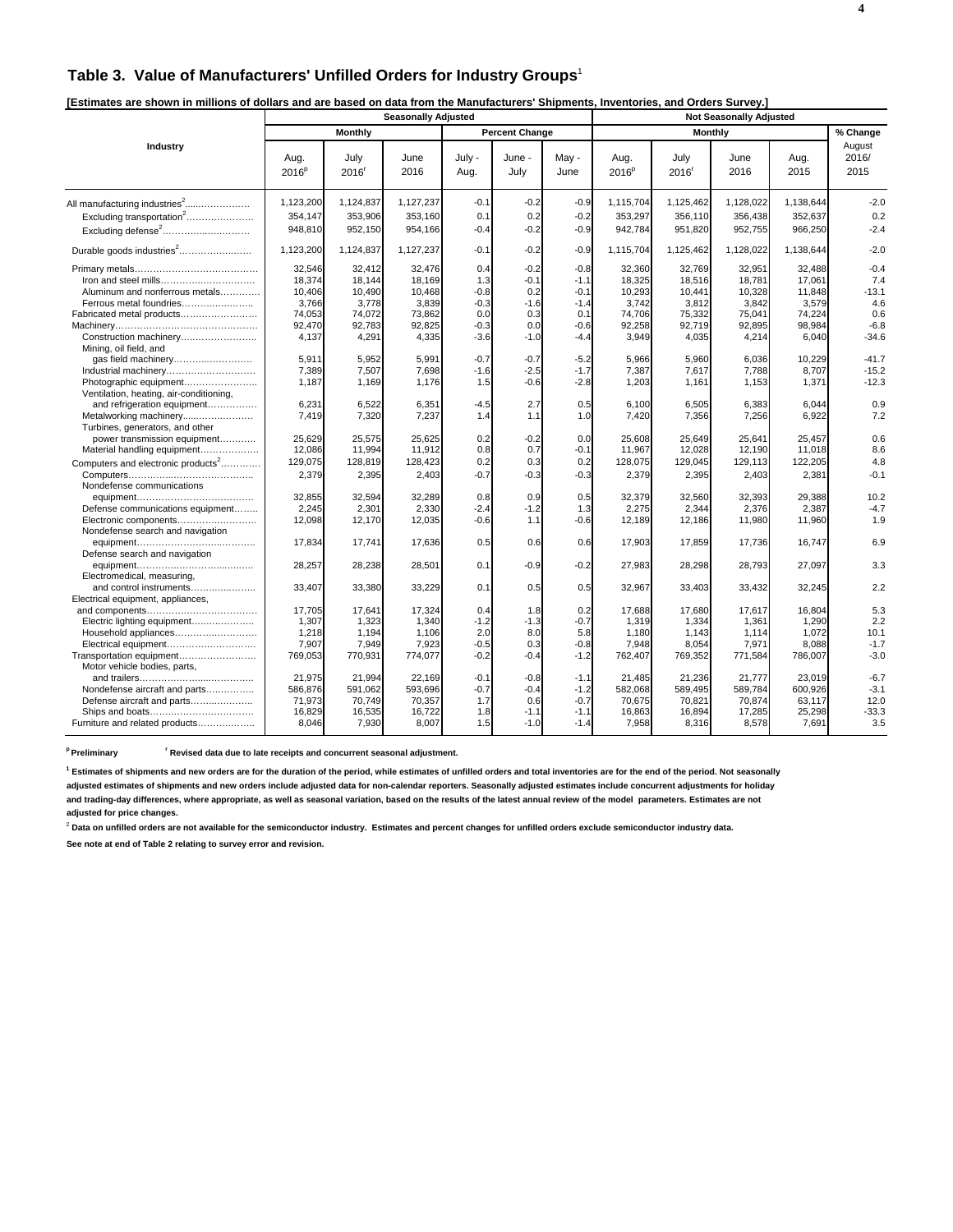## **Table 4. Value of Manufacturers' Inventories for Industry Groups**<sup>1</sup>

**[Estimates are shown in millions of dollars and are based on data from the Manufacturers' Shipments, Inventories, and Orders Survey.]** 

|                                                                  |                           |                           | <b>Seasonally Adjusted</b> |                | a nom aro manaraotaroro ompinomo |                  |                           |                  |                  |                 |                         |
|------------------------------------------------------------------|---------------------------|---------------------------|----------------------------|----------------|----------------------------------|------------------|---------------------------|------------------|------------------|-----------------|-------------------------|
|                                                                  |                           | <b>Monthly</b>            |                            |                | <b>Percent Change</b>            |                  |                           | <b>Monthly</b>   |                  |                 | % Change                |
| Industry                                                         | Aug.<br>2016 <sup>P</sup> | July<br>2016 <sup>r</sup> | June<br>2016               | July -<br>Aug. | June -<br>July                   | May -<br>June    | Aug.<br>2016 <sup>p</sup> | July<br>$2016^r$ | June<br>2016     | Aug.<br>2015    | August<br>2016/<br>2015 |
|                                                                  |                           |                           |                            |                |                                  |                  |                           |                  |                  |                 |                         |
|                                                                  | 621,952                   | 620,953                   | 619,472                    | 0.2            | 0.2                              | 0.0              | 627,284                   | 625,169          | 616,964          | 641,370         | $-2.2$                  |
| Excluding transportation                                         | 498,395                   | 497,184                   | 496,325                    | 0.2            | 0.2                              | 0.2              | 502,797                   | 500,543          | 495,096          | 514,482         | $-2.3$                  |
| Excluding defense                                                | 596,500                   | 595,074                   | 594,381                    | 0.2            | 0.1                              | 0.1              | 601,716                   | 598,956          | 591,612          | 613,990         | $-2.0$<br>$-2.8$        |
| With unfilled orders                                             | 311,531                   | 311,123                   | 309,757                    | 0.1            | 0.4                              | $-0.5$           | 314,750                   | 314,148          | 308,053          | 323,874         |                         |
| Durable goods industries                                         | 383,821                   | 383,221                   | 381,715                    | 0.2            | 0.4                              | $-0.1$           | 387,258                   | 386,083          | 378,959          | 395,748         | $-2.1$                  |
|                                                                  | 11,414                    | 11,284                    | 11,217                     | 1.2            | 0.6                              | 0.7              | 11,302                    | 11,111           | 10,984           | 11,194          | 1.0                     |
| Nonmetallic mineral products                                     | 13,124                    | 13,032                    | 12,991                     | 0.7            | 0.3                              | 0.2              | 13,023                    | 13,041           | 13,093           | 12,776          | 1.9                     |
|                                                                  | 31,911                    | 31,648                    | 31,253                     | 0.8            | 1.3                              | 0.1              | 32,034                    | 31,751           | 30,828           | 35,305          | $-9.3$                  |
|                                                                  | 17,467                    | 17,251                    | 16,924                     | 1.3            | 1.9                              | $-0.2$           | 17,525                    | 17,278           | 16,571           | 20,235          | $-13.4$                 |
| Aluminum and nonferrous metals                                   | 12,385                    | 12,321                    | 12,244                     | 0.5            | 0.6                              | 0.5              | 12,453                    | 12,406           | 12,191           | 12,985          | $-4.1$                  |
| Fabricated metal products                                        | 2,059<br>49,119           | 2,076<br>49,107           | 2,085<br>48,788            | $-0.8$<br>0.0  | -0.4<br>0.7                      | $-0.8$<br>0.5    | 2,056<br>49,166           | 2,067<br>49,503  | 2,066<br>48,691  | 2,085<br>49,442 | $-1.4$<br>$-0.6$        |
|                                                                  | 65,662                    | 65,350                    | 65,649                     | 0.5            | $-0.5$                           | 0.4              | 66,598                    | 65,865           | 65,157           | 69,204          | $-3.8$                  |
|                                                                  | 2,941                     | 2,893                     | 2,912                      | 1.7            | $-0.7$                           | $-2.4$           | 2,879                     | 2,823            | 2,972            | 3,383           | $-14.9$                 |
| Construction machinery                                           | 5,580                     | 5,481                     | 5,441                      | 1.8            | 0.7                              | 1.2              | 5,546                     | 5,419            | 5,410            | 6,549           | -15.3                   |
| Mining, oil field,                                               |                           |                           |                            |                |                                  |                  |                           |                  |                  |                 |                         |
| and gas field machinery                                          | 7,382<br>6,431            | 7,233<br>6,383            | 7,189<br>6,419             | 2.1<br>0.8     | 0.6<br>-0.6                      | 1.0<br>1.6       | 7,509<br>6,483            | 7,277<br>6,319   | 7,256<br>6,392   | 7,974<br>6,420  | $-5.8$<br>1.0           |
| Photographic equipment                                           | 1,571                     | 1,583                     | 1,586                      | $-0.8$         | -0.2                             | $-0.2$           | 1,637                     | 1,623            | 1,547            | 1,605           | 2.0                     |
| Ventilation, heating, air-conditioning,                          |                           |                           |                            |                |                                  |                  |                           |                  |                  |                 |                         |
| and refrigeration equipment                                      | 4,380                     | 4,339                     | 4,384                      | 0.9            | $-1.0$                           | $-0.9$           | 4,408                     | 4,404            | 4,433            | 4,683           | $-5.9$                  |
| Metalworking machinery                                           | 5,715                     | 5,684                     | 5,624                      | 0.5            | 1.1                              | 0.1              | 5,831                     | 5,740            | 5,599            | 5,847           | $-0.3$                  |
| Turbines, generators, and other                                  |                           |                           |                            |                |                                  |                  |                           |                  |                  |                 |                         |
| power transmission equipment<br>Material handling equipment      | 9,284<br>4,624            | 9,377<br>4,613            | 9,663<br>4,637             | -1.0<br>0.2    | $-3.0$<br>$-0.5$                 | 0.8<br>$-1.4$    | 9,612<br>4,812            | 9,592<br>4,763   | 9,263<br>4,671   | 10,104<br>4,492 | $-4.9$<br>7.1           |
| Computers and electronic products <sup>2</sup>                   | 42,563                    | 42,568                    | 42,708                     | 0.0            | $-0.3$                           | 0.0              | 43,406                    | 43,156           | 42,379           | 43,942          | $-1.2$                  |
|                                                                  | 1,633                     | 1,589                     | 1,570                      | 2.8            | 1.2                              | 3.1              | 1,732                     | 1,691            | 1,590            | 1,550           | 11.7                    |
| Computer storage devices                                         | 981                       | 984                       | 986                        | $-0.3$         | $-0.2$                           | $-2.8$           | 1,028                     | 1,009            | 957              | 1,168           | $-12.0$                 |
| Other peripheral equipment                                       | 1,035                     | 1,034                     | 1,031                      | 0.1            | 0.3                              | $-0.5$           | 1,067                     | 1,055            | 1,007            | 1,165           | $-8.4$                  |
| Nondefense communications                                        |                           |                           |                            |                |                                  |                  |                           |                  |                  |                 |                         |
|                                                                  | 3,994<br>565              | 3,972<br>602              | 3,984<br>617               | 0.6<br>-6.1    | $-0.3$<br>$-2.4$                 | -2.7<br>3.7      | 4,078<br>565              | 3,966<br>602     | 3,907<br>617     | 4,365<br>755    | $-6.6$<br>$-25.2$       |
| Defense communications equipment<br>Audio and video equipment    | 792                       | 793                       | 787                        | $-0.1$         | 0.8                              | 1.8              | 854                       | 806              | 737              | 805             | 6.1                     |
| Electronic components                                            | 7,687                     | 7,685                     | 7,746                      | 0.0            | -0.8                             | 1.6              | 7,704                     | 7,805            | 7,679            | 7,630           | 1.0                     |
| Nondefense search and navigation                                 |                           |                           |                            |                |                                  |                  |                           |                  |                  |                 |                         |
|                                                                  | 3,063                     | 3,055                     | 3,071                      | 0.3            | $-0.5$                           | $-0.2$           | 3,118                     | 3,095            | 3,046            | 3,154           | $-1.1$                  |
| Defense search and navigation                                    |                           |                           |                            |                |                                  |                  |                           |                  |                  |                 | 3.0                     |
| Electromedical, measuring                                        | 2,955                     | 2,955                     | 2,976                      | 0.0            | $-0.7$                           | 2.2              | 2,976                     | 3,055            | 3,000            | 2,889           |                         |
| and control instruments                                          | 13,994                    | 14,053                    | 14,097                     | $-0.4$         | $-0.3$                           | 0.1              | 14,463                    | 14,248           | 13,991           | 14,969          | $-3.4$                  |
| Electrical equipment, appliances,                                |                           |                           |                            |                |                                  |                  |                           |                  |                  |                 |                         |
|                                                                  | 16,177                    | 16,350                    | 16,175                     | $-1.1$         | 1.1                              | $-0.7$           | 16,475                    | 16,639           | 16,180           | 17,050          | $-3.4$                  |
| Electric lighting equipment                                      | 2,005<br>2,238            | 2,001<br>2,220            | 1,999<br>2,230             | 0.2<br>0.8     | 0.1<br>$-0.4$                    | 0.2<br>$-1.2$    | 2,036<br>2,333            | 2,058<br>2,288   | 1,998<br>2,246   | 1,961<br>2,341  | 3.8<br>$-0.3$           |
|                                                                  | 4,869                     | 4,863                     | 4,890                      | 0.1            | -0.6                             | $-0.5$           | 4,896                     | 4,909            | 4,848            | 5,107           | $-4.1$                  |
|                                                                  | 1,300                     | 1,315                     | 1,329                      | -1.1           | $-1.1$                           | $-1.4$           | 1,399                     | 1,386            | 1,354            | 1,524           | $-8.2$                  |
| Transportation equipment                                         | 123,557                   | 123,769                   | 123,147                    | $-0.2$         | 0.5                              | $-0.8$           | 124,487                   | 124,626          | 121,868          | 126,888         | $-1.9$                  |
|                                                                  | 4,383                     | 4,682                     | 4,933                      | $-6.4$         | -5.1                             | 18.6             | 4,398                     | 4,671            | 4,536            | 4,559           | $-3.5$                  |
| Light trucks and utility vehicles                                | 4,393<br>2,055            | 4,283<br>2,091            | 4,311<br>2,093             | 2.6<br>-1.7    | $-0.6$<br>-0.1                   | 8.3<br>$-2.2$    | 4,418<br>2,033            | 4,261<br>2,069   | 4,045<br>2,079   | 4,024<br>2,154  | 9.8<br>$-5.6$           |
| Motor vehicle bodies, parts,                                     |                           |                           |                            |                |                                  |                  |                           |                  |                  |                 |                         |
|                                                                  | 23,929                    | 23,857                    | 23,613                     | 0.3            | 1.0                              | 0.7              | 24,072                    | 24,034           | 23,266           | 24,046          | 0.1                     |
| Nondefense aircraft and parts                                    | 62,365                    | 62,128                    | 62,356                     | 0.4            | $-0.4$                           | 2.3              | 62,825                    | 62,538           | 61,957           | 63,753          | $-1.5$                  |
| Defense aircraft and parts                                       | 11,292                    | 11,547                    | 10,742                     | $-2.2$         | 7.5                              | $-3.5$           | 11,303                    | 11,629           | 10,744           | 12,180          | $-7.2$                  |
| Ships and boats<br>Furniture and related products                | 2,948<br>7,143            | 2,950<br>7,137            | 2,946<br>7,148             | $-0.1$<br>0.1  | 0.1<br>$-0.2$                    | 0.1<br>$-0.3$    | 2,931<br>7,302            | 2,931<br>7,338   | 2,998<br>7,343   | 2,815<br>7,226  | 4.1<br>1.1              |
| Miscellaneous durable goods                                      | 23,151                    | 22,976                    | 22,639                     | 0.8            | 1.5                              | 0.2              | 23,465                    | 23,053           | 22,436           | 22,721          | 3.3                     |
| Nondurable goods industries                                      | 238,131                   | 237,732                   | 237,757                    | 0.2            | 0.0                              | 0.1              | 240,026                   | 239,086          | 238,005          | 245,622         | $-2.3$                  |
|                                                                  |                           |                           |                            |                |                                  |                  |                           |                  |                  |                 |                         |
|                                                                  | 53,842                    | 53,724                    | 53,801                     | 0.2            | $-0.1$                           | 0.3              | 54,371                    | 53,263           | 52,310           | 53,906          | 0.9                     |
| Grain and oilseed milling                                        | 5,712                     | 5,730                     | 5,763                      | $-0.3$         | $-0.6$                           | $-1.6$           | 5,479                     | 5,537            | 5,589            | 5,702           | $-3.9$                  |
| Meat, poultry, and seafood products                              | 7,448<br>8,944            | 7,361<br>8,993            | 7,322<br>9,057             | 1.2<br>$-0.5$  | 0.5<br>-0.7                      | 0.2<br>$-1.4$    | 7,632<br>9,057            | 7,600<br>9,043   | 7,561<br>8,971   | 7,463<br>9,863  | 2.3<br>$-8.2$           |
| Beverage and tobacco products                                    | 20,683                    | 20,531                    | 20,473                     | 0.7            | 0.3                              | $-1.2$           | 20,173                    | 19,765           | 19,886           | 20,159          | 0.1                     |
|                                                                  | 16,890                    | 16,748                    | 16,687                     | 0.8            | 0.4                              | $-1.3$           | 16,562                    | 16,225           | 16,250           | 16,368          | 1.2                     |
|                                                                  | 3,793                     | 3,783                     | 3,786                      | 0.3            | -0.1                             | $-0.9$           | 3,611                     | 3,540            | 3,636            | 3,791           | $-4.7$                  |
|                                                                  | 3,180                     | 3,178                     | 3,176                      | 0.1            | 0.1                              | 0.3              | 3,200                     | 3,198            | 3,195            | 3,129           | 2.3                     |
|                                                                  | 3,070<br>2,551            | 3,069<br>2,560            | 3,067<br>2,561             | 0.0<br>$-0.4$  | 0.1<br>0.0                       | $-0.3$<br>$-0.2$ | 3,081<br>2,696            | 3,069<br>2,695   | 3,084<br>2,592   | 3,071<br>2,509  | 0.3<br>7.5              |
| Leather and allied products                                      | 792                       | 796                       | 794                        | $-0.5$         | 0.3                              | $-0.6$           | 807                       | 807              | 806              | 844             | $-4.4$                  |
|                                                                  | 16,119                    | 16,194                    | 16,132                     | $-0.5$         | 0.4                              | $-0.1$           | 16,178                    | 16,269           | 16,005           | 16,658          | $-2.9$                  |
| Pulp, paper, and paperboard mills                                | 6,646                     | 6,669                     | 6,613                      | $-0.3$         | 0.8                              | 0.5              | 6,621                     | 6,684            | 6,549            | 6,798           | $-2.6$                  |
| Paperboard containers                                            | 5,071                     | 5,127                     | 5,123                      | $-1.1$         | 0.1                              | $-0.8$           | 5,081                     | 5,128            | 5,077            | 5,289           | $-3.9$                  |
|                                                                  | 5,885                     | 5,867                     | 5,894                      | 0.3<br>1.5     | $-0.5$<br>$-0.5$                 | $-0.9$<br>0.7    | 6,067                     | 5,911            | 5,905            | 6,055<br>32,614 | 0.2                     |
| Petroleum and coal products<br>Petroleum refineries              | 25,355<br>20,717          | 24,978<br>20,331          | 25,107<br>20,474           | 1.9            | $-0.7$                           | 0.6              | 26,505<br>21,828          | 26,472<br>21,762 | 27,111<br>22,417 | 27,939          | -18.7<br>$-21.9$        |
|                                                                  | 81,384                    | 81,491                    | 81,429                     | -0.1           | 0.1                              | 0.4              | 81,740                    | 82,248           | 81,723           | 81,353          | 0.5                     |
| Pesticides, fertilizers, and other                               |                           |                           |                            |                |                                  |                  |                           |                  |                  |                 |                         |
| agricultural chemicals                                           | 4,208                     | 4,234                     | 4,192                      | $-0.6$         | 1.0                              | 0.2              | 3,993                     | 3,958            | 3,846            | 4,255           | $-6.2$                  |
| Pharmaceuticals and medicines<br>Paints, coatings, and adhesives | 32,820<br>3,749           | 32,903<br>3,692           | 32,938<br>3,696            | $-0.3$<br>1.5  | $-0.1$<br>$-0.1$                 | 1.0<br>0.2       | 32,848<br>3,699           | 33,276<br>3,722  | 33,541<br>3,755  | 31,347<br>3,508 | 4.8<br>5.4              |
| Plastics and rubber products                                     | 25,270                    | 25,344                    | 25,323                     | $-0.3$         | 0.1                              | $-0.1$           | 25,208                    | 25,389           | 25,388           | 25,324          | $-0.5$                  |
|                                                                  |                           |                           |                            |                |                                  |                  |                           |                  |                  |                 |                         |

<sup>p</sup> Preliminary **reliminary Revised data due to late receipts and concurrent seasonal adjustment.** 

<sup>1</sup> Estimates of shipments and new orders are for the duration of the period, while estimates of unfilled orders and total inventories are for the end of the period. Not seasonally adjusted

estimates of shipments and new orders include adjusted data for non-calendar reporters. Seasonally adjusted estimates include concurrent adjustments for holiday and trading-day differences,<br>where appropriate, as well as se

**See note at end of Table 2 relating to survey error and revision.**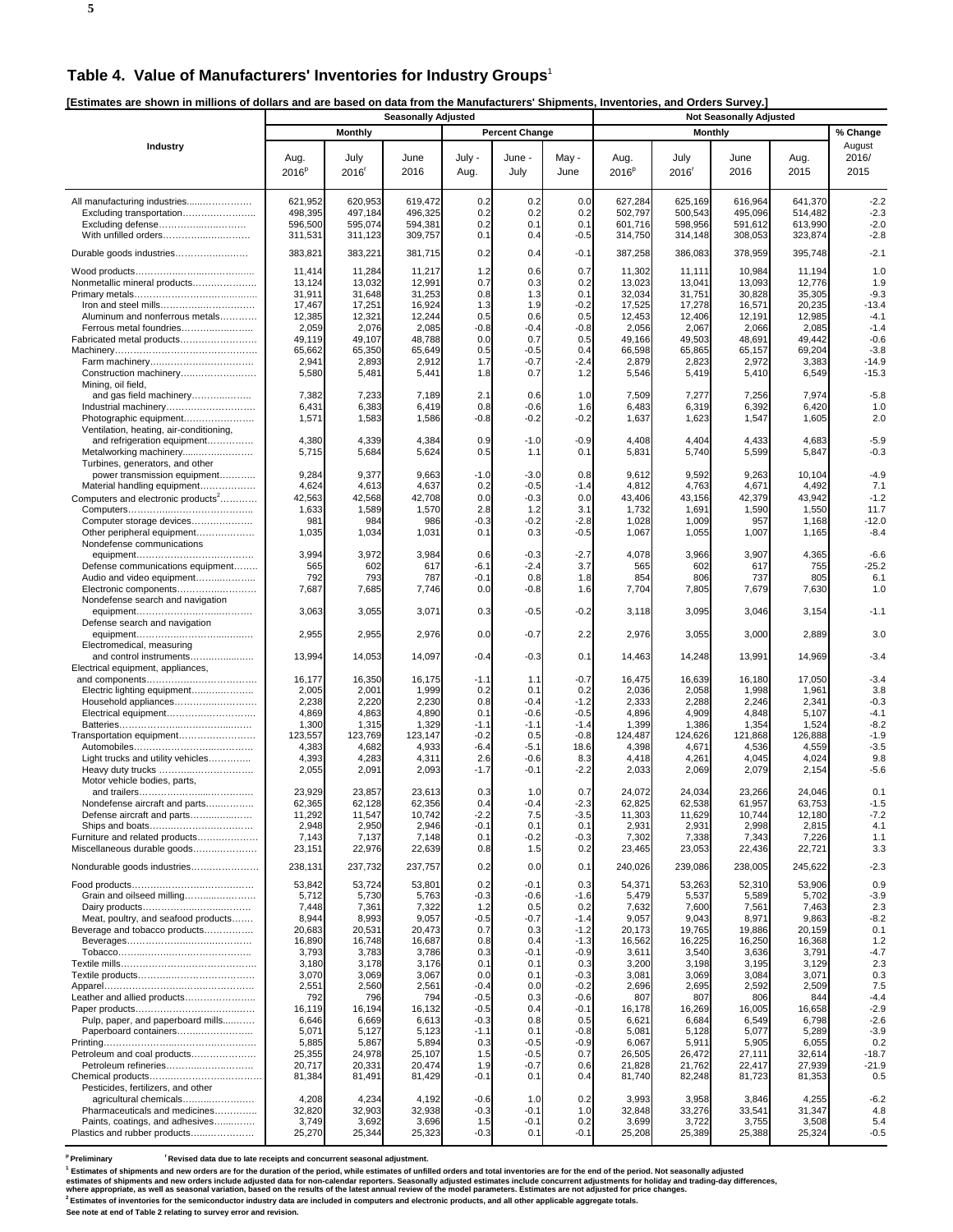#### **Table 5. Value of Manufacturers' Shipments, New Orders, Unfilled Orders, and Total Inventories for**  Topical Series<sup>1,2</sup>

**[Estimates are shown in millions of dollars and are based on data from the Manufacturers' Shipments, Inventories, and Orders Survey.]** 

|                                           | <b>Seasonally Adjusted</b> |              |              |              |                       |               | <b>Not Seasonally Adjusted</b> |                           |              |              |                   |              |                                        |  |
|-------------------------------------------|----------------------------|--------------|--------------|--------------|-----------------------|---------------|--------------------------------|---------------------------|--------------|--------------|-------------------|--------------|----------------------------------------|--|
|                                           |                            | Monthly      |              |              | <b>Percent Change</b> |               |                                | <b>Monthly</b>            |              |              |                   | Year to date |                                        |  |
| Industry                                  | Aug.<br>2016 <sup>p</sup>  | July<br>2016 | June<br>2016 | July<br>Aug. | June<br>July          | May .<br>June | Aug.<br>2016 <sup>p</sup>      | July<br>2016 <sup>r</sup> | June<br>2016 | Aug.<br>2015 | 2016 <sup>p</sup> | 2015         | % Change <sup>6</sup><br>2016/<br>2015 |  |
| <b>SHIPMENTS</b>                          |                            |              |              |              |                       |               |                                |                           |              |              |                   |              |                                        |  |
| All manufacturing industries              | 458,056                    | 458,002      | 459,724      | 0.0          | $-0.4$                | 0.6           | 480,345                        | 436,303                   | 490,264      | 477,743      | 3,658,059         | 3,760,302    | $-2.7$                                 |  |
| Construction materials and supplies       | 46,602                     | 46,326       | 46,356       | 0.6          | $-0.1$                | $-0.4$        | 51,286                         | 47,087                    | 51,188       | 48,659       | 376,477           | 368,658      | 2.1                                    |  |
|                                           | 22,948                     | 23,083       | 22,616       | $-0.6$       | 2.1                   | 0.3           | 22,670                         | 20,888                    | 26,113       | 22,139       | 175,643           | 174,522      | 0.6                                    |  |
| Computers and related products            | 1,847                      | 1,948        | 1,750        | $-5.2$       | 11.3                  | $-5.6$        | 1,608                          | 1,531                     | 2,531        | 1,832        | 13,925            | 16,584       | $-16.0$                                |  |
| Motor vehicle and parts                   | 55,059                     | 54,757       | 55,009       | 0.6          | $-0.5$                | 2.6           | 59,670                         | 45,118                    | 59,183       | 56,782       | 442,246           | 427,058      | 3.6                                    |  |
|                                           | 80,541                     | 82,021       | 81,898       | $-1.8$       | 0.2                   | $-0.8$        | 81,010                         | 74,832                    | 91,649       | 85,516       | 643,901           | 673,288      | $-4.4$                                 |  |
| Nondefense capital goods <sup>3</sup>     | 70,217                     | 71,442       | 71,701       | $-1.7$       | $-0.4$                | $-1.3$        | 70,768                         | 65,276                    | 80,514       | 75,546       | 565,346           | 598,984      | $-5.6$                                 |  |
| Excluding aircraft                        | 62,147                     | 62,204       | 62,642       | $-0.1$       | $-0.7$                | $-0.4$        | 62,620                         | 57,492                    | 69,366       | 65,127       | 498,862           | 525,498      | $-5.1$                                 |  |
| Defense capital goods <sup>4</sup>        | 10,324                     | 10,579       | 10,197       | $-2.4$       | 3.7                   | 3.1           | 10,242                         | 9,556                     | 11,135       | 9,970        | 78,555            | 74,304       | 5.7                                    |  |
|                                           | 184.473                    | 183.924      | 185.051      | 0.3          | $-0.6$                | 1.2           | 193.117                        | 176.568                   | 192.092      | 194.471      | 1.460.866         | 1.536.329    | $-4.9$                                 |  |
| Consumer durable goods                    | 37,846                     | 37,562       | 37,374       | 0.8          | 0.5                   | 1.5           | 40,073                         | 31,107                    | 40,007       | 39,759       | 303,764           | 303,695      | 0.0                                    |  |
| Consumer nondurable goods                 | 146,627                    | 146,362      | 147,677      | 0.2          | $-0.9$                | 1.1           | 153,044                        | 145,461                   | 152,085      | 154,712      | 1,157,102         | 1,232,634    | $-6.1$                                 |  |
| <b>NEW ORDERS</b>                         |                            |              |              |              |                       |               |                                |                           |              |              |                   |              |                                        |  |
| All manufacturing industries <sup>5</sup> | 453,135                    | 452,391      | 446,331      | 0.2          | 1.4                   | $-1.8$        | 466,880                        | 430,190                   | 477,376      | 461,892      | 3,609,139         | 3,705,893    | $-2.6$                                 |  |
| Construction materials and supplies       | 46,181                     | 46,230       | 46,265       | $-0.1$       | $-0.1$                | $-0.4$        | 50,288                         | 47,052                    | 50,748       | 47,958       | 377,951           | 370,400      | 2.0                                    |  |
| Information technology                    | 23,392                     | 23,557       | 23,006       | $-0.7$       | 2.4                   | $-0.9$        | 21,831                         | 20,600                    | 26,451       | 21,900       | 180,440           | 179,532      | 0.5                                    |  |
| Computers and related products            | 1,831                      | 1,940        | 1,742        | $-5.6$       | 11.4                  | $-6.3$        | 1,592                          | 1,523                     | 2,523        | 1,823        | 13,857            | 16,685       | $-16.9$                                |  |
| Motor vehicle and parts                   | 55,040                     | 54,582       | 54,763       | 0.8          | $-0.3$                | 2.1           | 59,919                         | 44,577                    | 58,461       | 56,922       | 440,172           | 426,082      | 3.3                                    |  |
|                                           | 79,006                     | 79,627       | 71,926       | $-0.8$       | 10.7                  | $-12.4$       | 73,988                         | 72,390                    | 83.088       | 76.086       | 622,570           | 651,956      | $-4.5$                                 |  |
| Nondefense capital goods <sup>3</sup>     | 67,152                     | 70,020       | 64,987       | $-4.1$       | 7.7                   | $-10.9$       | 63,925                         | 64,851                    | 73,114       | 70,107       | 543,624           | 584,599      | $-7.0$                                 |  |
| Excluding aircraft                        | 63,523                     | 62.931       | 62.437       | 0.9          | 0.8                   | 0.5           | 62,419                         | 57,273                    | 68,292       | 62,984       | 502,711           | 523,569      | $-4.0$                                 |  |
| Defense capital goods <sup>4</sup>        | 11,854                     | 9,607        | 6,939        | 23.4         | 38.4                  | $-24.3$       | 10,063                         | 7,539                     | 9,974        | 5,979        | 78,946            | 67,357       | 17.2                                   |  |
|                                           | 184,500                    | 184,019      | 185,084      | 0.3          | $-0.6$                | 1.2           | 193,053                        | 176,639                   | 191,845      | 194,354      | 1,460,920         | 1,535,981    | $-4.9$                                 |  |
| Consumer durable goods                    | 37,873                     | 37,657       | 37,407       | 0.6          | 0.7                   | 1.7           | 40,009                         | 31,178                    | 39,760       | 39,642       | 303,818           | 303,347      | 0.2                                    |  |
| Consumer nondurable goods                 | 146,627                    | 146,362      | 147,677      | 0.2          | $-0.9$                | 1.1           | 153,044                        | 145,461                   | 152,085      | 154,712      | 1,157,102         | 1,232,634    | $-6.1$                                 |  |
| <b>UNFILLED ORDERS</b>                    |                            |              |              |              |                       |               |                                |                           |              |              |                   |              |                                        |  |
| All manufacturing industries <sup>5</sup> | 1,123,200                  | 1,124,837    | 1,127,237    | $-0.1$       | $-0.2$                | $-0.9$        | 1,115,704                      | 1,125,462                 | 1,128,022    | 1,138,644    | (X)               | (X)          | $-2.0$                                 |  |
| Construction materials and supplies       | 45,484                     | 45,905       | 46,001       | $-0.9$       | $-0.2$                | $-0.2$        | 45,781                         | 46,779                    | 46,814       | 45,850       | (X)               | (X)          | $-0.2$                                 |  |
| Information technology                    | 125,437                    | 124,993      | 124,519      | 0.4          | 0.4                   | 0.3           | 124,330                        | 125,169                   | 125,457      | 117,970      | (X)               | (X)          | 5.4                                    |  |
| Computers and related products            | 2,379                      | 2.395        | 2.403        | $-0.7$       | $-0.3$                | $-0.3$        | 2.379                          | 2.395                     | 2.403        | 2.381        | (X)               | (X)          | $-0.1$                                 |  |
| Motor vehicle and parts                   | 21,975                     | 21,994       | 22,169       | $-0.1$       | $-0.8$                | $-1.1$        | 21,485                         | 21,236                    | 21,777       | 23,019       | (X)               | (X)          | $-6.7$                                 |  |
|                                           | 833,585                    | 835,120      | 837,514      | $-0.2$       | $-0.3$                | $-1.2$        | 829,545                        | 836,567                   | 839,009      | 861,278      | (X)               | (X)          | $-3.7$                                 |  |
| Nondefense capital goods <sup>3</sup>     | 696,353                    | 699,418      | 700,840      | $-0.4$       | $-0.2$                | $-0.9$        | 692,750                        | 699,593                   | 700,018      | 722,264      | (X)               | (X)          | $-4.1$                                 |  |
| Excluding aircraft                        | 222,341                    | 220,965      | 220,238      | 0.6          | 0.3                   | $-0.1$        | 221,535                        | 221,736                   | 221,955      | 223,850      | (X)               | (X)          | $-1.0$                                 |  |
| Defense capital goods <sup>4</sup>        | 137,232                    | 135,702      | 136,674      | 1.1          | $-0.7$                | $-2.3$        | 136,795                        | 136,974                   | 138,991      | 139,014      | (X)               | (X)          | $-1.6$                                 |  |
|                                           | 4,449                      | 4.422        | 4,327        | 0.6          | 2.2                   | 0.8           | 4,246                          | 4,310                     | 4,239        | 3,980        | (X)               | (X)          | 6.7                                    |  |
| Consumer durable goods                    | 4,449                      | 4,422        | 4,327        | 0.6          | 2.2                   | 0.8           | 4,246                          | 4,310                     | 4,239        | 3,980        | (X)               | (X)          | 6.7                                    |  |
| <b>TOTAL INVENTORIES</b>                  |                            |              |              |              |                       |               |                                |                           |              |              |                   |              |                                        |  |
| All manufacturing industries              | 621,952                    | 620,953      | 619,472      | 0.2          | 0.2                   | 0.0           | 627,284                        | 625,169                   | 616,964      | 641,370      | (X)               | (X)          | $-2.2$                                 |  |
| Construction materials and supplies       | 65,643                     | 65,296       | 64,913       | 0.5          | 0.6                   | 0.3           | 65,553                         | 65,561                    | 64,829       | 65,466       | (X)               | (X)          | 0.1                                    |  |
| Information technology                    | 36,550                     | 36,773       | 36,631       | $-0.6$       | 0.4                   | $-0.1$        | 37,538                         | 37,348                    | 36,327       | 38,758       | (X)               | (X)          | $-3.1$                                 |  |
| Computers and related products            | 3,649                      | 3,607        | 3,587        | 1.2          | 0.6                   | 0.4           | 3,827                          | 3,755                     | 3,554        | 3,883        | (X)               | (X)          | $-1.4$                                 |  |
| Motor vehicle and parts                   | 34,760                     | 34,913       | 34,950       | $-0.4$       | $-0.1$                | 3.6           | 34,921                         | 35,035                    | 33,926       | 34,783       | (X)               | (X)          | 0.4                                    |  |
|                                           | 190,365                    | 190,460      | 189,734      | 0.0          | 0.4                   | $-0.9$        | 193,012                        | 192,393                   | 189,235      | 199,218      | (X)               | (X)          | $-3.1$                                 |  |
| Nondefense capital goods <sup>3</sup>     | 169,654                    | 169,334      | 169,427      | 0.2          | $-0.1$                | $-0.7$        | 172,196                        | 171,015                   | 168,669      | 176,742      | (X)               | (X)          | $-2.6$                                 |  |
| Excluding aircraft                        | 118,556                    | 118,394      | 118,167      | 0.1          | 0.2                   | 0.2           | 120,754                        | 119,620                   | 117,483      | 123,853      | (X)               | (X)          | $-2.5$                                 |  |
| Defense capital goods <sup>4</sup>        | 20,711                     | 21,126       | 20,307       | $-2.0$       | 4.0                   | $-2.3$        | 20,816                         | 21,378                    | 20,566       | 22,476       | (X)               | (X)          | $-7.4$                                 |  |
|                                           | 177,708                    | 177,222      | 177,652      | 0.3          | $-0.2$                | 0.8           | 179,541                        | 178,038                   | 177,180      | 183,093      | (X)               | (X)          | $-1.9$                                 |  |
| Consumer durable goods                    | 29,760                     | 29,786       | 30,067       | $-0.1$       | $-0.9$                | 3.5           | 30,165                         | 29,797                    | 29,178       | 29,478       | (X)               | (X)          | 2.3                                    |  |
| Consumer nondurable goods                 | 147,948                    | 147,436      | 147,585      | 0.3          | $-0.1$                | 0.3           | 149,376                        | 148,241                   | 148,002      | 153,615      | (X)               | (X)          | $-2.8$                                 |  |

**X** Not Applicable <sup>p</sup> Preliminary <sup>r</sup> Revised data due to late receipts and concurrent seasonal adjustment.

.<br>Estimates of shipments and new orders are for the duration of the period, while estimates of unfilled orders and total inventories are for the end of the period. Not seasonally adjusted<br>estimates of shipments and new ord

**2 Topical series are regroupings of the separate industry categories.**

<sup>3</sup> Nondefense capital goods industries include: small arms and ordnance; farm machinery and equipment; construction machinery; mining, oil, and gas field machinery; industrial machinery;<br>vending, laundry, and other machin

**4 Defense capital goods industries include: small arms and ordnance; communications equipment; aircraft; missiles, space vehicles, and parts; ships and boats; and search and navigation equipment.**

**5 Estimates and percent changes exclude semiconductor industry data.** 

**6 Based on year-to-date for shipments and new orders, but on same month prior year for unfilled orders and inventories.**

**See note at end of Table 2 relating to survey error and revision.**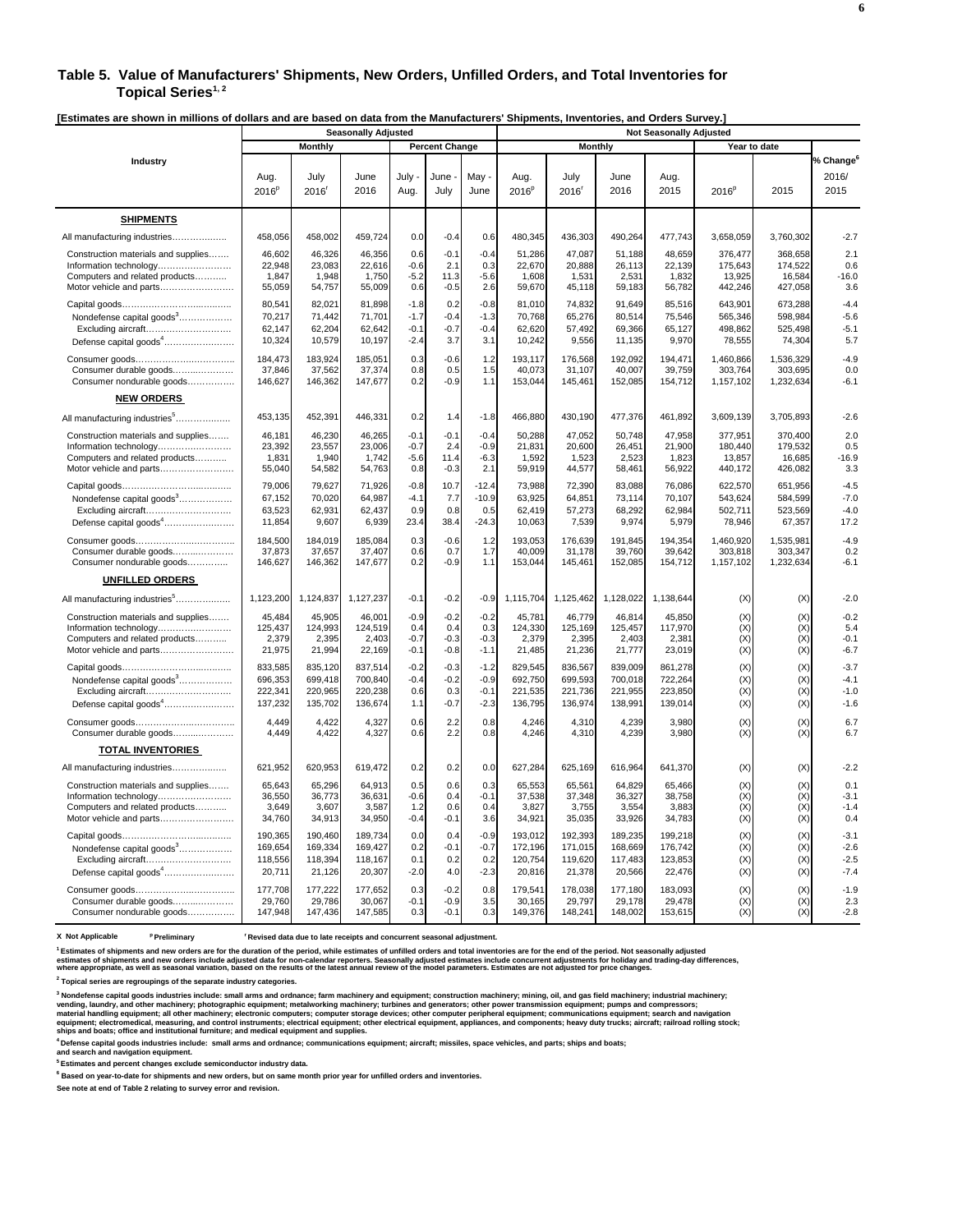**7**

|  | [Estimates are shown in millions of dollars and are based on data from the Manufacturers' Shipments, Inventories, and Orders Survey.] |
|--|---------------------------------------------------------------------------------------------------------------------------------------|
|  |                                                                                                                                       |

| LSunates are Shown in millions or uonars and are based on uata from the manufacturers-ompinents, inventories, and Orders Ourvey |                   |                  | <b>Seasonally Adjusted</b> |                  |                       |                  |                   |                   |                                                  |                  |                   |
|---------------------------------------------------------------------------------------------------------------------------------|-------------------|------------------|----------------------------|------------------|-----------------------|------------------|-------------------|-------------------|--------------------------------------------------|------------------|-------------------|
|                                                                                                                                 |                   | <b>Monthly</b>   |                            |                  | <b>Percent Change</b> |                  |                   |                   | <b>Not Seasonally Adjusted</b><br><b>Monthly</b> |                  | % Change          |
| Industry                                                                                                                        |                   |                  |                            |                  |                       |                  |                   |                   |                                                  |                  | August            |
|                                                                                                                                 | Aug.              | July             | June                       | July -           | June -                | May -            | Aug.              | July              | June                                             | Aug.             | 2016/             |
|                                                                                                                                 | 2016 <sup>p</sup> | 2016             | 2016                       | Aug.             | July                  | June             | 2016 <sup>p</sup> | 2016 <sup>r</sup> | 2016                                             | 2015             | 2015              |
|                                                                                                                                 |                   |                  |                            |                  |                       |                  |                   |                   |                                                  |                  |                   |
| <b>MATERIALS AND SUPPLIES</b>                                                                                                   |                   |                  |                            |                  |                       |                  |                   |                   |                                                  |                  |                   |
| All manufacturing industries                                                                                                    | 208,754           | 209,615          | 207,339                    | $-0.4$           | 1.1                   | 0.2              | 209,742           | 210,588           | 205,725                                          | 211,221          | $-0.7$            |
| Durable goods industries                                                                                                        | 130,349           | 130,872          | 128,776                    | $-0.4$           | 1.6                   | 0.5              | 131,489           | 131,610           | 127,158                                          | 132,216          | $-0.5$            |
| Nonmetallic mineral products                                                                                                    | 4,696<br>5,240    | 4,643<br>5,216   | 4,603<br>5,270             | 1.1<br>0.5       | 0.9<br>$-1.0$         | 1.1<br>$-0.5$    | 4,721<br>5,239    | 4,585<br>5,224    | 4,386<br>5,294                                   | 4,693<br>5,258   | 0.6<br>$-0.4$     |
|                                                                                                                                 | 12,859            | 12,535           | 12,459                     | 2.6              | 0.6                   | 1.7              | 12,837            | 12,464            | 12,230                                           | 13,142           | $-2.3$            |
| Fabricated metal products                                                                                                       | 18,081            | 17,995           | 17,750                     | 0.5              | 1.4                   | 0.4              | 18,122            | 18,113            | 17,668                                           | 18,115           | 0.0               |
| Computers and electronic products                                                                                               | 23,624<br>17,540  | 23,783<br>17,642 | 23,992<br>17,532           | $-0.7$<br>$-0.6$ | $-0.9$<br>0.6         | $-0.5$<br>0.2    | 24,002<br>17,738  | 24,294<br>17,835  | 23,954<br>17,311                                 | 26,149<br>17,207 | $-8.2$<br>3.1     |
| Electrical equipment, appliances,                                                                                               |                   |                  |                            |                  |                       |                  |                   |                   |                                                  |                  |                   |
| and components<br>Transportation equipment                                                                                      | 6,453<br>30,724   | 6,537<br>31,426  | 6,490<br>29,702            | $-1.3$<br>$-2.2$ | 0.7<br>5.8            | -0.7<br>1.5      | 6,556<br>30,995   | 6,641<br>31,211   | 6,450<br>28,843                                  | 7,075<br>29,473  | $-7.3$<br>5.2     |
| Furniture and related products                                                                                                  | 3,644             | 3,642            | 3,603                      | 0.1              | 1.1                   | $-0.2$           | 3,676             | 3,695             | 3,644                                            | 3,657            | 0.5               |
| Miscellaneous products                                                                                                          | 7,488             | 7,453            | 7,375                      | 0.5              | 1.1                   | 0.2              | 7,603             | 7,548             | 7,378                                            | 7,447            | 2.1               |
| Nondurable goods industries                                                                                                     | 78,405            | 78,743           | 78,563                     | $-0.4$           | 0.2                   | $-0.3$           | 78,253            | 78,978            | 78,567                                           | 79,005           | $-1.0$            |
|                                                                                                                                 | 18,132<br>5,047   | 18,271<br>5,053  | 18,365<br>5,022            | $-0.8$           | $-0.5$<br>0.6         | $-1.8$<br>0.1    | 17,862            | 18,076            | 18,056                                           | 17,890<br>4,792  | $-0.2$<br>0.2     |
| Beverage and tobacco products                                                                                                   | 1,162             | 1,165            | 1,155                      | $-0.1$<br>$-0.3$ | 0.9                   | 0.6              | 4,801<br>1,171    | 4,787<br>1,168    | 4,843<br>1,163                                   | 1,185            | $-1.2$            |
|                                                                                                                                 | 1,060             | 1,066            | 1,070                      | $-0.6$           | $-0.4$                | 0.1              | 1,063             | 1,068             | 1,080                                            | 1,069            | $-0.6$            |
| Leather and allied products                                                                                                     | 685<br>236        | 690<br>238       | 686<br>239                 | $-0.7$<br>$-0.8$ | 0.6<br>$-0.4$         | $-1.9$<br>0.4    | 704<br>242        | 705<br>243        | 696<br>238                                       | 756<br>252       | $-6.9$<br>$-4.0$  |
|                                                                                                                                 | 8,252             | 8,254            | 8,217                      | 0.0              | 0.5                   | $-0.3$           | 8,258             | 8,255             | 8,129                                            | 8,456            | $-2.3$            |
|                                                                                                                                 | 2,676             | 2,675            | 2,710                      | 0.0              | $-1.3$                | $-1.9$           | 2,731             | 2,715             | 2,732                                            | 2,909            | $-6.1$            |
| Petroleum and coal products<br>Chemical products                                                                                | 5,849<br>25,250   | 5,963<br>25,336  | 5,974<br>25,104            | $-1.9$<br>$-0.3$ | $-0.2$<br>0.9         | 3.7<br>$-0.1$    | 6,062<br>25,315   | 6,255<br>25,622   | 6,466<br>25,136                                  | 7,144<br>24,412  | $-15.1$<br>3.7    |
| Plastics and rubber products                                                                                                    | 10,056            | 10,032           | 10,021                     | 0.2              | 0.1                   | $-0.2$           | 10,044            | 10,084            | 10,028                                           | 10,140           | $-0.9$            |
| <b>WORK IN PROCESS</b>                                                                                                          |                   |                  |                            |                  |                       |                  |                   |                   |                                                  |                  |                   |
| All manufacturing industries                                                                                                    | 191,677           | 190,486          | 191,821                    | 0.6              | $-0.7$                | $-1.2$           | 192,919           | 192,178           | 191.652                                          | 201,409          | $-4.2$            |
|                                                                                                                                 |                   |                  |                            |                  |                       |                  |                   |                   |                                                  |                  |                   |
| Durable goods industries                                                                                                        | 143,046<br>2,214  | 142,480<br>2,196 | 143,367<br>2,193           | 0.4<br>0.8       | $-0.6$<br>0.1         | $-1.9$<br>$-0.2$ | 144,567<br>2,190  | 144,379<br>2,187  | 143,387<br>2,208                                 | 151,973<br>2,149 | $-4.9$<br>1.9     |
| Nonmetallic mineral products                                                                                                    | 1,492             | 1,468            | 1,450                      | 1.6              | 1.2                   | $-0.3$           | 1,488             | 1,478             | 1,476                                            | 1,432            | 3.9               |
| Fabricated metal products                                                                                                       | 9,255<br>12,870   | 9,151<br>12,865  | 9,052<br>12,882            | 1.1<br>0.0       | 1.1<br>$-0.1$         | $-2.9$<br>0.8    | 9,410<br>12,991   | 9,328<br>12,979   | 9,061<br>12,845                                  | 11,086<br>13,045 | $-15.1$<br>$-0.4$ |
|                                                                                                                                 | 19,201            | 19,321           | 19,273                     | $-0.6$           | 0.2                   | 3.6              | 19,597            | 19,435            | 19,000                                           | 19,275           | 1.7               |
| Computers and electronic products                                                                                               | 13,163            | 13,023           | 13,107                     | 1.1              | $-0.6$                | $-2.3$           | 13,431            | 13,365            | 13,318                                           | 14,723           | $-8.8$            |
| Electrical equipment, appliances,<br>and components                                                                             | 3,427             | 3,518            | 3,453                      | $-2.6$           | 1.9                   | 0.3              | 3,487             | 3,557             | 3,457                                            | 3,581            | $-2.6$            |
| Transportation equipment                                                                                                        | 76,388            | 75,977           | 77,061                     | 0.5              | $-1.4$                | $-3.6$           | 76,854            | 77,057            | 77,096                                           | 81,829           | $-6.1$            |
| Furniture and related products                                                                                                  | 1,094             | 1,068            | 1,090                      | 2.4              | $-2.0$<br>2.3         | 2.0<br>0.1       | 1,104             | 1,083             | 1,103                                            | 1,020            | 8.2<br>4.7        |
| Miscellaneous products                                                                                                          | 3,942             | 3,893            | 3,806                      | 1.3              |                       |                  | 4,015             | 3,910             | 3,823                                            | 3,833            |                   |
| Nondurable goods industries                                                                                                     | 48,631<br>6,130   | 48,006<br>6,081  | 48,454<br>6,128            | 1.3<br>0.8       | $-0.9$<br>$-0.8$      | 0.9<br>1.6       | 48,352<br>5,670   | 47,799<br>5,632   | 48,265<br>5,531                                  | 49,436<br>5,646  | $-2.2$<br>0.4     |
| Beverage and tobacco products                                                                                                   | 7,639             | 7,549            | 7,525                      | 1.2              | 0.3                   | -1.4             | 7,136             | 6,962             | 7,105                                            | 7,115            | 0.3               |
|                                                                                                                                 | 660               | 671              | 691                        | $-1.6$           | $-2.9$                | $-0.3$           | 667               | 679               | 690                                              | 692              | $-3.6$            |
|                                                                                                                                 | 443<br>335        | 442<br>326       | 444<br>318                 | 0.2<br>2.8       | $-0.5$<br>2.5         | 0.0<br>$-1.5$    | 446<br>356        | 443<br>349        | 442<br>339                                       | 434<br>355       | 2.8<br>0.3        |
| Leather and allied products                                                                                                     | 109               | 108              | 106                        | 0.9              | 1.9                   | 0.0              | 109               | 109               | 105                                              | 110              | $-0.9$            |
|                                                                                                                                 | 1,233<br>1,555    | 1,254<br>1,574   | 1,260<br>1,588             | $-1.7$<br>$-1.2$ | $-0.5$<br>$-0.9$      | $-0.2$<br>$-0.2$ | 1,255<br>1,675    | 1,269<br>1,595    | 1,267<br>1,539                                   | 1,338<br>1,582   | $-6.2$<br>5.9     |
| Petroleum and coal products                                                                                                     | 8,025             | 7,884            | 8,196                      | 1.8              | $-3.8$                | 3.8              | 8,447             | 8,389             | 8,710                                            | 10,726           | $-21.2$           |
| Chemical products                                                                                                               | 19,454            | 19,089           | 19,172                     | 1.9              | $-0.4$                | 0.7              | 19,546            | 19,330            | 19,494                                           | 18,479           | 5.8               |
| Plastics and rubber products                                                                                                    | 3,048             | 3,028            | 3,026                      | 0.7              | 0.1                   | 0.4              | 3,045             | 3,042             | 3,043                                            | 2,959            | 2.9               |
| <b>FINISHED GOODS</b>                                                                                                           |                   |                  |                            |                  |                       |                  |                   |                   |                                                  |                  |                   |
| All manufacturing industries                                                                                                    | 221,521           | 220,852          | 220,312                    | 0.3              | 0.2                   | 0.8              | 224,623           | 222,403           | 219,587                                          | 228,740          | $-1.8$            |
|                                                                                                                                 | 110,426           | 109,869          | 109,572                    | 0.5              | 0.3                   | 1.4              | 111,202           | 110.094           | 108.414                                          | 111,559          | $-0.3$            |
| Nonmetallic mineral products                                                                                                    | 4,504<br>6,392    | 4,445<br>6,348   | 4,421<br>6,271             | 1.3<br>0.7       | 0.5<br>1.2            | 0.8<br>0.9       | 4,391<br>6,296    | 4,339<br>6,339    | 4,390<br>6,323                                   | 4,352<br>6,086   | 0.9<br>3.5        |
|                                                                                                                                 | 9,797             | 9,962            | 9,742                      | $-1.7$           | 2.3                   | 0.9              | 9,787             | 9,959             | 9,537                                            | 11,077           | $-11.6$           |
| Fabricated metal products                                                                                                       | 18,168            | 18,247           | 18,156                     | $-0.4$           | 0.5                   | 0.3              | 18,053            | 18,411            | 18,178                                           | 18,282           | $-1.3$            |
| Computers and electronic products                                                                                               | 22,837<br>11,860  | 22,246<br>11,903 | 22,384<br>12,069           | 2.7<br>$-0.4$    | $-0.6$<br>$-1.4$      | $-1.3$<br>2.2    | 22,999<br>12,237  | 22,136<br>11,956  | 22,203<br>11,750                                 | 23,780<br>12,012 | $-3.3$<br>1.9     |
| Electrical equipment, appliances,                                                                                               |                   |                  |                            |                  |                       |                  |                   |                   |                                                  |                  |                   |
| and components                                                                                                                  | 6,297             | 6,295            | 6,232                      | 0.0              | 1.0                   | $-1.2$           | 6,432             | 6,441             | 6,273                                            | 6,394            | 0.6               |
| Transportation equipment<br>Furniture and related products                                                                      | 16,445<br>2,405   | 16,366<br>2,427  | 16,384<br>2,455            | 0.5<br>$-0.9$    | $-0.1$<br>$-1.1$      | 9.6<br>$-1.4$    | 16,638<br>2,522   | 16,358<br>2,560   | 15,929<br>2,596                                  | 15,586<br>2,549  | 6.7<br>$-1.1$     |
| Miscellaneous products                                                                                                          | 11,721            | 11,630           | 11,458                     | 0.8              | 1.5                   | 0.2              | 11,847            | 11,595            | 11,235                                           | 11,441           | 3.5               |
| Nondurable goods industries                                                                                                     | 111,095           | 110,983          | 110,740                    | 0.1              | 0.2                   | 0.1              | 113,421           | 112.309           | 111,173                                          | 117,181          | $-3.2$            |
|                                                                                                                                 | 29,580            | 29,372           | 29,308                     | 0.7              | 0.2                   | 1.3              | 30,839            | 29,555            | 28,723                                           | 30,370           | 1.5               |
| Beverage and tobacco products                                                                                                   | 7,997<br>1,358    | 7,929<br>1,342   | 7,926<br>1,330             | 0.9<br>1.2       | 0.0<br>0.9            | $-1.8$<br>0.3    | 8,236<br>1,362    | 8,016<br>1,351    | 7,938<br>1,342                                   | 8,252<br>1,252   | $-0.2$<br>8.8     |
|                                                                                                                                 | 1,567             | 1,561            | 1,553                      | 0.4              | 0.5                   | $-0.6$           | 1,572             | 1,558             | 1,562                                            | 1,568            | 0.3               |
|                                                                                                                                 | 1,531             | 1,544            | 1,557                      | $-0.8$           | $-0.8$                | 0.8              | 1,636             | 1,641             | 1,557                                            | 1,398            | 17.0              |
| Leather and allied products                                                                                                     | 447<br>6,634      | 450<br>6,686     | 449<br>6,655               | $-0.7$<br>$-0.8$ | 0.2<br>0.5            | $-1.3$<br>0.2    | 456<br>6,665      | 455<br>6,745      | 463<br>6,609                                     | 482<br>6,864     | $-5.4$<br>$-2.9$  |
|                                                                                                                                 | 1,654             | 1,618            | 1,596                      | 2.2              | 1.4                   | 0.2              | 1,661             | 1,601             | 1,634                                            | 1,564            | 6.2               |
| Petroleum and coal products<br>Chemical products                                                                                | 11,481<br>36,680  | 11,131<br>37,066 | 10,937<br>37,153           | 3.1<br>$-1.0$    | 1.8<br>$-0.2$         | $-2.9$<br>0.6    | 11,996<br>36,879  | 11,828<br>37,296  | 11,935<br>37,093                                 | 14,744<br>38,462 | $-18.6$<br>$-4.1$ |
| Plastics and rubber products                                                                                                    | 12,166            | 12,284           | 12,276                     | $-1.0$           | 0.1                   | $-0.1$           | 12,119            | 12,263            | 12,317                                           | 12,225           | $-0.9$            |

<sup>p</sup> Preliminary <sup>r</sup> Revised data due to late receipts and concurrent seasonal adjustment.

<sup>1</sup> Estimates of shipments and new orders are for the duration of the period, while estimates of unfilled orders and total inventories are for the end of the period. Not seasonally adjusted

estimates of shipments and new orders include adjusted data for non-calendar reporters. Seasonally adjusted estimates include concurrent adjustments for holiday and trading-day differences,<br>where appropriate, as well as se

**See note at end of Table 2 relating to survey error and revisions.**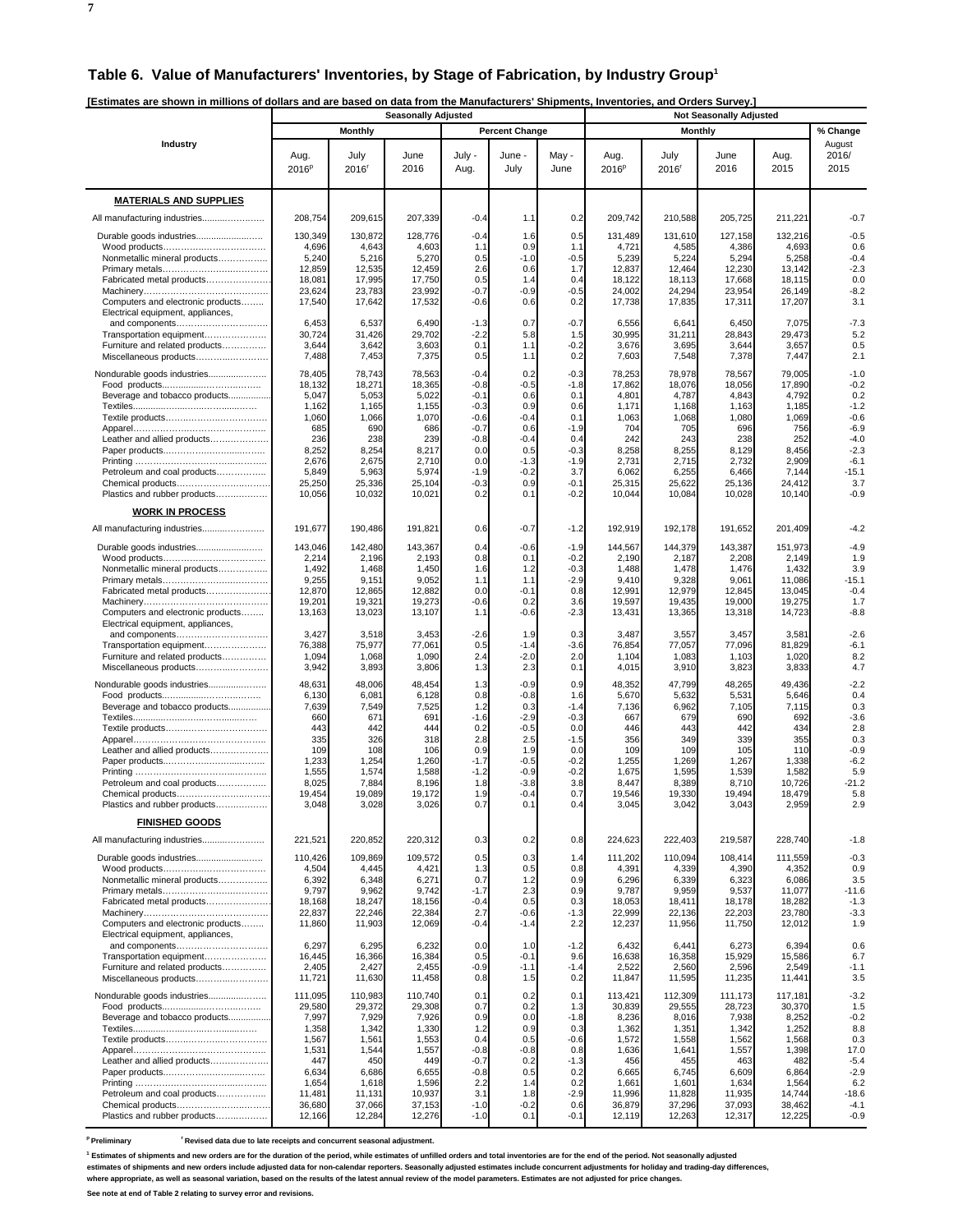#### **Table 7. Ratios of Manufacturers' Inventories to Shipments and Unfilled Orders to Shipments, by Industry Group <sup>1</sup>**

|                                                                                                                                                                                                                |                                                                                                      | <b>Inventory/Shipments ratio</b>                                                                     |                                                                                                      |                                                                                                      | Unfilled Orders/Shipments ratio <sup>2</sup>                                            |                                                                                         |                                                                                         |                                                                                         |  |
|----------------------------------------------------------------------------------------------------------------------------------------------------------------------------------------------------------------|------------------------------------------------------------------------------------------------------|------------------------------------------------------------------------------------------------------|------------------------------------------------------------------------------------------------------|------------------------------------------------------------------------------------------------------|-----------------------------------------------------------------------------------------|-----------------------------------------------------------------------------------------|-----------------------------------------------------------------------------------------|-----------------------------------------------------------------------------------------|--|
| Industry                                                                                                                                                                                                       | Aug<br>2016 <sup>p</sup>                                                                             | Jul.<br>2016'                                                                                        | Jun<br>2016                                                                                          | May<br>2016                                                                                          | Aug<br>2016 <sup>p</sup>                                                                | Jul<br>2016 <sup>r</sup>                                                                | .Jun<br>2016                                                                            | May<br>2016                                                                             |  |
|                                                                                                                                                                                                                | 1.36                                                                                                 | 1.36                                                                                                 | 1.35                                                                                                 | 1.36                                                                                                 | (X)                                                                                     | (X)                                                                                     | (X)                                                                                     | (X)                                                                                     |  |
| Nonmetallic mineral products<br>Fabricated metal products<br>Computers and electronic products <sup>3</sup><br>Electrical equipment, appliances,<br>Transportation equipment<br>Furniture and related products | 1.65<br>1.38<br>1.33<br>1.80<br>1.63<br>2.20<br>1.56<br>1.69<br>1.54<br>1.14                         | 1.65<br>1.37<br>1.32<br>1.77<br>1.63<br>2.20<br>1.56<br>1.72<br>1.53<br>1.14                         | 1.64<br>1.38<br>1.31<br>1.75<br>1.64<br>2.19<br>1.60<br>1.71<br>1.52<br>1.14                         | 1.65<br>1.36<br>1.32<br>1.77<br>1.62<br>2.17<br>1.61<br>1.73<br>1.55<br>1.14                         | 6.81<br>(X)<br>(X)<br>1.83<br>2.52<br>3.38<br>5.82<br>2.03<br>14.43<br>1.51             | 6.79<br>(X)<br>(X)<br>1.81<br>2.53<br>3.41<br>5.83<br>2.02<br>14.21<br>1.50             | 6.81<br>(X)<br>(X)<br>1.82<br>2.55<br>3.39<br>5.91<br>2.00<br>14.17<br>1.53             | 6.89<br>(X)<br>(X)<br>1.86<br>2.53<br>3.39<br>5.92<br>2.00<br>14.48<br>1.53             |  |
| Beverage and tobacco products<br>Leather and allied products<br>Petroleum and coal products<br>Plastics and rubber products                                                                                    | 1.79<br>1.05<br>0.83<br>1.64<br>1.25<br>1.52<br>2.36<br>2.35<br>1.07<br>0.82<br>0.72<br>1.24<br>1.32 | 1.78<br>1.05<br>0.83<br>1.65<br>1.27<br>1.55<br>2.38<br>2.40<br>1.08<br>0.83<br>0.71<br>1.24<br>1.32 | 1.71<br>1.05<br>0.83<br>1.66<br>1.26<br>1.55<br>2.38<br>2.35<br>1.06<br>0.82<br>0.69<br>1.23<br>1.32 | 1.69<br>1.05<br>0.83<br>1.73<br>1.26<br>1.55<br>2.36<br>2.34<br>1.06<br>0.83<br>0.71<br>1.23<br>1.33 | (X)<br>(X)<br>(X)<br>(X)<br>(X)<br>(X)<br>(X)<br>(X)<br>(X)<br>(X)<br>(X)<br>(X)<br>(X) | (X)<br>(X)<br>(X)<br>(X)<br>(X)<br>(X)<br>(X)<br>(X)<br>(X)<br>(X)<br>(X)<br>(X)<br>(X) | (X)<br>(X)<br>(X)<br>(X)<br>(X)<br>(X)<br>(X)<br>(X)<br>(X)<br>(X)<br>(X)<br>(X)<br>(X) | (X)<br>(X)<br>(X)<br>(X)<br>(X)<br>(X)<br>(X)<br>(X)<br>(X)<br>(X)<br>(X)<br>(X)<br>(X) |  |

**[Based on Seasonally Adjusted data from the Manufacturers' Shipments, Inventories, and Orders Survey.]** 

**X Not Applicable <sup>p</sup> Preliminary r Revised data due to late receipts and concurrent seasonal adjustment.**

<sup>2</sup> Excludes the following industries with no unfilled orders: Wood products; nonmetallic mineral products;<br>medical equipment and supplies; office supplies; other miscellaneous manufacturing; cutlery and handtools;<br>farm an

**3 Unfilled orders to shipments ratio excludes semiconductor manufacturing.**

#### **Table 8. Revisions to Previously Published Monthly Percent Changes 1**

| [Based on Seasonally Adjusted data from the Manufacturers' Shipments, Inventories, and Orders Survey.]                                                                                                                                                                    |                                                                                  |                                                                                  |                                                                                  |                                                                                              |                                                                                  |                                                                                              |                                                                                  |                                                                                  |  |  |  |  |
|---------------------------------------------------------------------------------------------------------------------------------------------------------------------------------------------------------------------------------------------------------------------------|----------------------------------------------------------------------------------|----------------------------------------------------------------------------------|----------------------------------------------------------------------------------|----------------------------------------------------------------------------------------------|----------------------------------------------------------------------------------|----------------------------------------------------------------------------------------------|----------------------------------------------------------------------------------|----------------------------------------------------------------------------------|--|--|--|--|
|                                                                                                                                                                                                                                                                           |                                                                                  | Shipments                                                                        | New Orders                                                                       |                                                                                              |                                                                                  | <b>Unfilled Orders</b>                                                                       |                                                                                  | Inventories                                                                      |  |  |  |  |
| Industry                                                                                                                                                                                                                                                                  | Aug <sup>2</sup><br>2016                                                         | Auq <sup>3</sup><br>$2015 -$<br>Jul<br>2016                                      | Aug $^2$<br>2016                                                                 | Aug <sup>3</sup><br>$2015 -$<br>Jul<br>2016                                                  | Aug $^2$<br>2016                                                                 | Aug <sup>3</sup><br>$2015 -$<br>Jul<br>2016                                                  | Aug <sup>2</sup><br>2016                                                         | Aug <sup>3</sup><br>$2015 -$<br>Jul<br>2016                                      |  |  |  |  |
| All manufacturing industries                                                                                                                                                                                                                                              | (X)                                                                              | 0.2                                                                              | (X)                                                                              | 0.3                                                                                          | (X)                                                                              | 0.1                                                                                          | (X)                                                                              | 0.1                                                                              |  |  |  |  |
| Durable goods industries<br>Nonmetallic mineral products<br>Fabricated metal products<br>Computers and electronic products<br>Electrical equipment, appliances,<br>and components<br>Transportation equipment<br>Furniture and related products<br>Miscellaneous products | 0.2<br>(X)<br>(X)<br>0.2<br>0.1<br>0.0<br>0.2<br>0.2<br>0.2<br>(X)<br>(X)        | 0.2<br>0.6<br>0.1<br>0.5<br>0.2<br>0.6<br>0.4<br>0.3<br>0.3<br>0.3<br>0.5        | 0.1<br>(X)<br>(X)<br>0.2<br>0.2<br>0.1<br>$-0.4$<br>0.2<br>0.1<br>(X)<br>(X)     | 0.5<br>(NA)<br>(NA)<br>0.8<br>0.4<br>0.7<br>0.6<br>0.9<br>0.9<br>0.8<br>0.5                  | 0.0<br>(X)<br>(X)<br>0.0<br>0.0<br>0.1<br>$-0.2$<br>0.1<br>0.0<br>(X)<br>(X)     | 0.1<br>(NA)<br>(NA)<br>0.3<br>0.2<br>0.2<br>0.1<br>0.4<br>0.1<br>0.4<br>0.4                  | 0.1<br>(X)<br>(X)<br>0.1<br>0.0<br>0.0<br>0.0<br>$-0.1$<br>0.0<br>(X)<br>(X)     | 0.1<br>0.2<br>0.2<br>0.4<br>0.2<br>0.2<br>0.3<br>0.2<br>0.2<br>0.3<br>0.2        |  |  |  |  |
| Nondurable goods industries<br>Beverage and tobacco products<br>Leather and allied products<br>Petroleum and coal products<br>Chemical products<br>Plastics and rubber products                                                                                           | (X)<br>(X)<br>(X)<br>(X)<br>(X)<br>(X)<br>(X)<br>(X)<br>(X)<br>(X)<br>(X)<br>(X) | 0.2<br>0.3<br>0.7<br>0.5<br>0.9<br>0.8<br>1.8<br>0.3<br>0.3<br>1.0<br>0.2<br>0.4 | (X)<br>(X)<br>(X)<br>(X)<br>(X)<br>(X)<br>(X)<br>(X)<br>(X)<br>(X)<br>(X)<br>(X) | (NA)<br>(NA)<br>(NA)<br>(NA)<br>(NA)<br>(NA)<br>(NA)<br>(NA)<br>(NA)<br>(NA)<br>(NA)<br>(NA) | (X)<br>(X)<br>(X)<br>(X)<br>(X)<br>(X)<br>(X)<br>(X)<br>(X)<br>(X)<br>(X)<br>(X) | (NA)<br>(NA)<br>(NA)<br>(NA)<br>(NA)<br>(NA)<br>(NA)<br>(NA)<br>(NA)<br>(NA)<br>(NA)<br>(NA) | (X)<br>(X)<br>(X)<br>(X)<br>(X)<br>(X)<br>(X)<br>(X)<br>(X)<br>(X)<br>(X)<br>(X) | 0.2<br>0.2<br>0.3<br>0.3<br>0.3<br>0.3<br>0.5<br>0.2<br>0.4<br>1.0<br>0.2<br>0.2 |  |  |  |  |

#### **X Not Applicable NA Not Available**

<sup>1</sup> Estimates of shipments and new orders are for the duration of the period, while estimates of unfilled orders and total inventories<br>are for the end of the period. Not seasonally adjusted estimates of shipments and new o

**2 The current month revisions are the difference between the advance percent change and the percent change as shown in this publication.**

<sup>3</sup> The twelve month revisions are the differences between the month-to-month percent changes of the preliminary and<br>final estimates. The monthly averages are the simple averages of the absolute values of the differences f